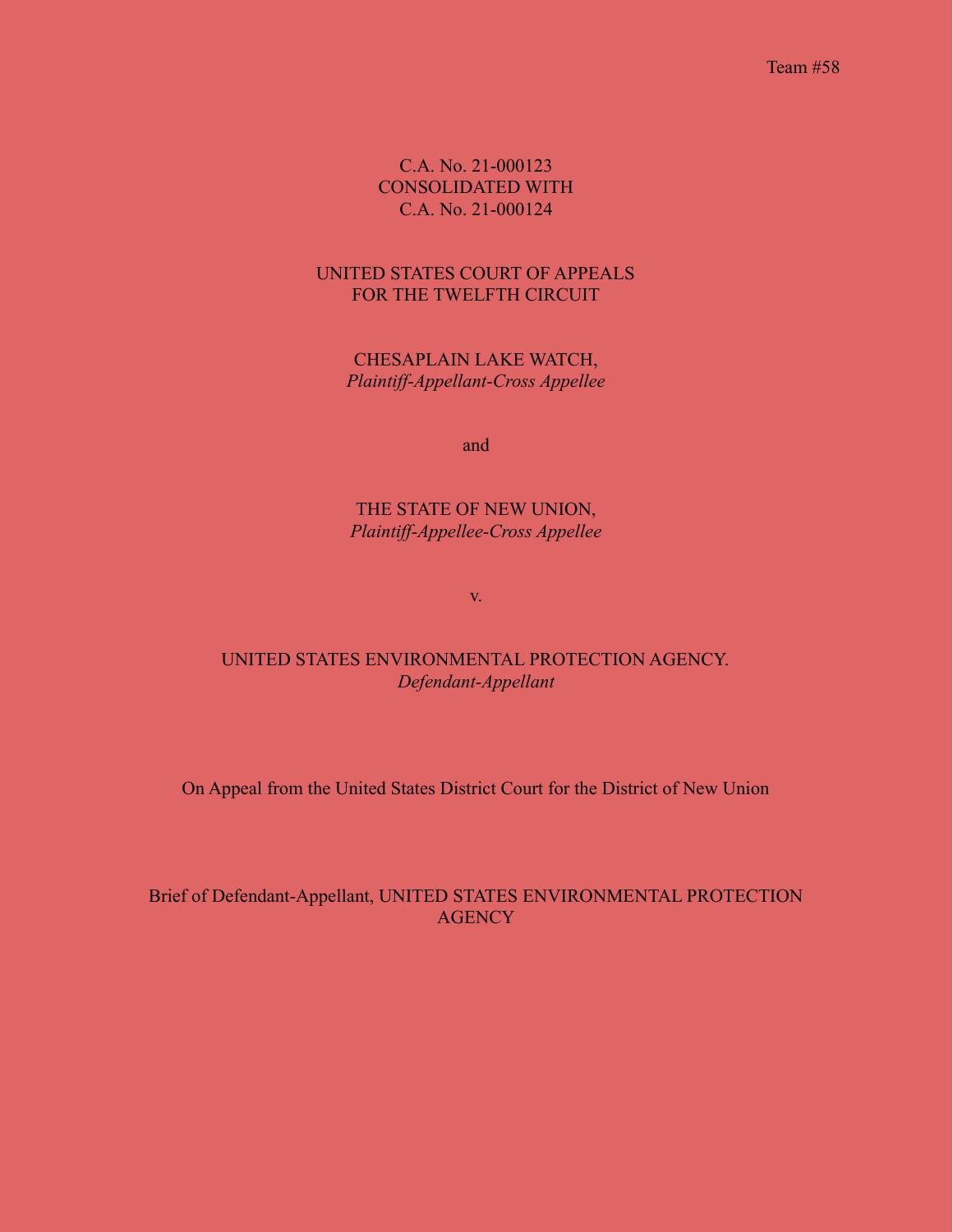# **TABLE OF CONTENTS**

| A.        |                                                                                           |  |  |  |  |
|-----------|-------------------------------------------------------------------------------------------|--|--|--|--|
| <b>B.</b> |                                                                                           |  |  |  |  |
| $C$ .     |                                                                                           |  |  |  |  |
| D.        |                                                                                           |  |  |  |  |
|           |                                                                                           |  |  |  |  |
|           |                                                                                           |  |  |  |  |
|           |                                                                                           |  |  |  |  |
| I.        |                                                                                           |  |  |  |  |
|           | A. The Case is not Suitable for Immediate Judicial Resolution Because There has not       |  |  |  |  |
|           | B. The Parties do not Face Undue Hardship by Waiting for a Final Agency Action. 18        |  |  |  |  |
| II.       |                                                                                           |  |  |  |  |
|           | A. EPA is Entitled to Chevron Deference Because Congress did not Unambiguously            |  |  |  |  |
|           | B. EPA is Entitled to <i>Chevron</i> Deference Because the Agency's Interpretation of the |  |  |  |  |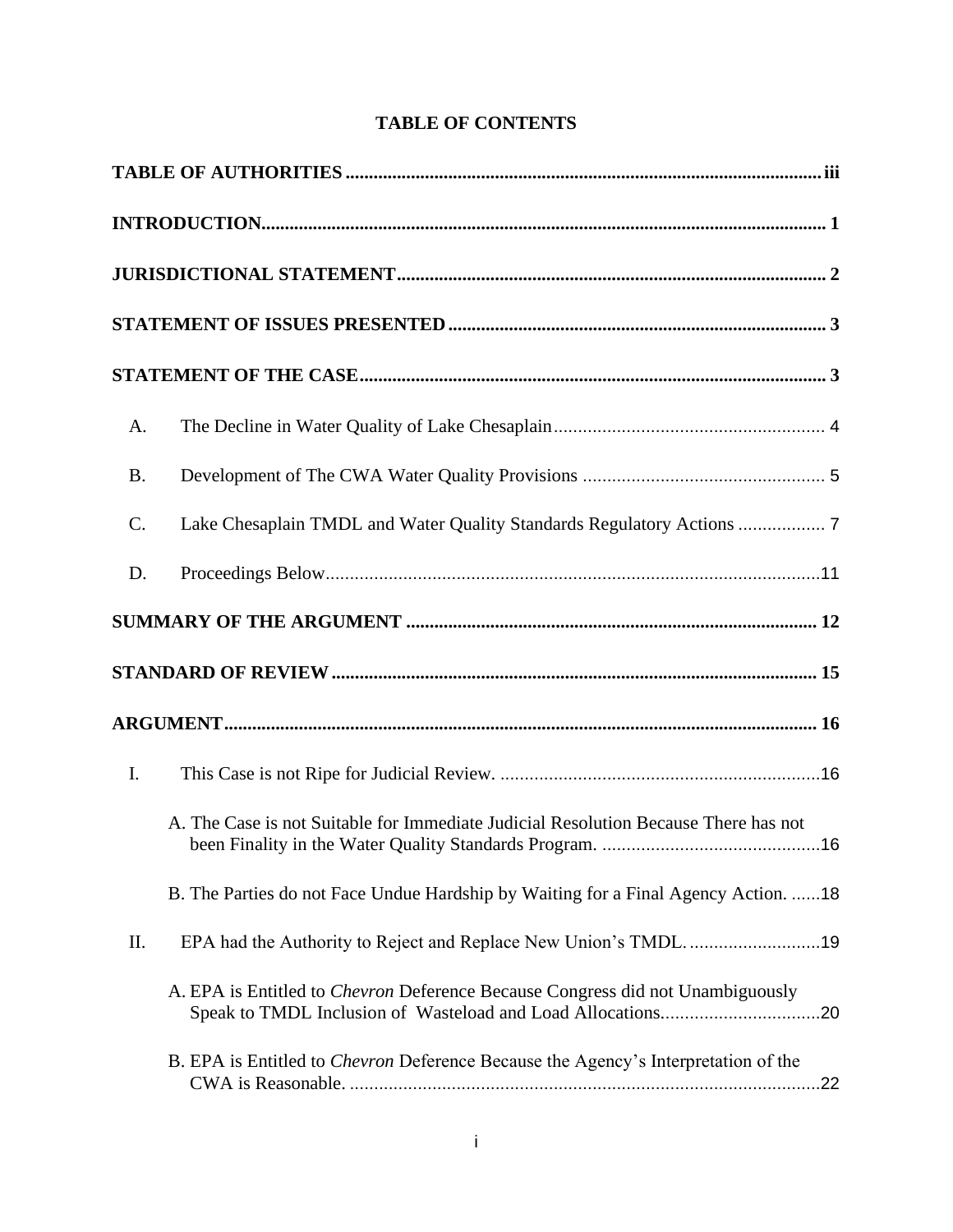| Ш.                                                                                      |
|-----------------------------------------------------------------------------------------|
|                                                                                         |
| B. A TMDL May Use a Phased Percentage Reduction in Pollutant Loadings26                 |
| EPA May Apply Wasteload Allocation Credits Based on Assumed Pollutant Reductions<br>IV. |
|                                                                                         |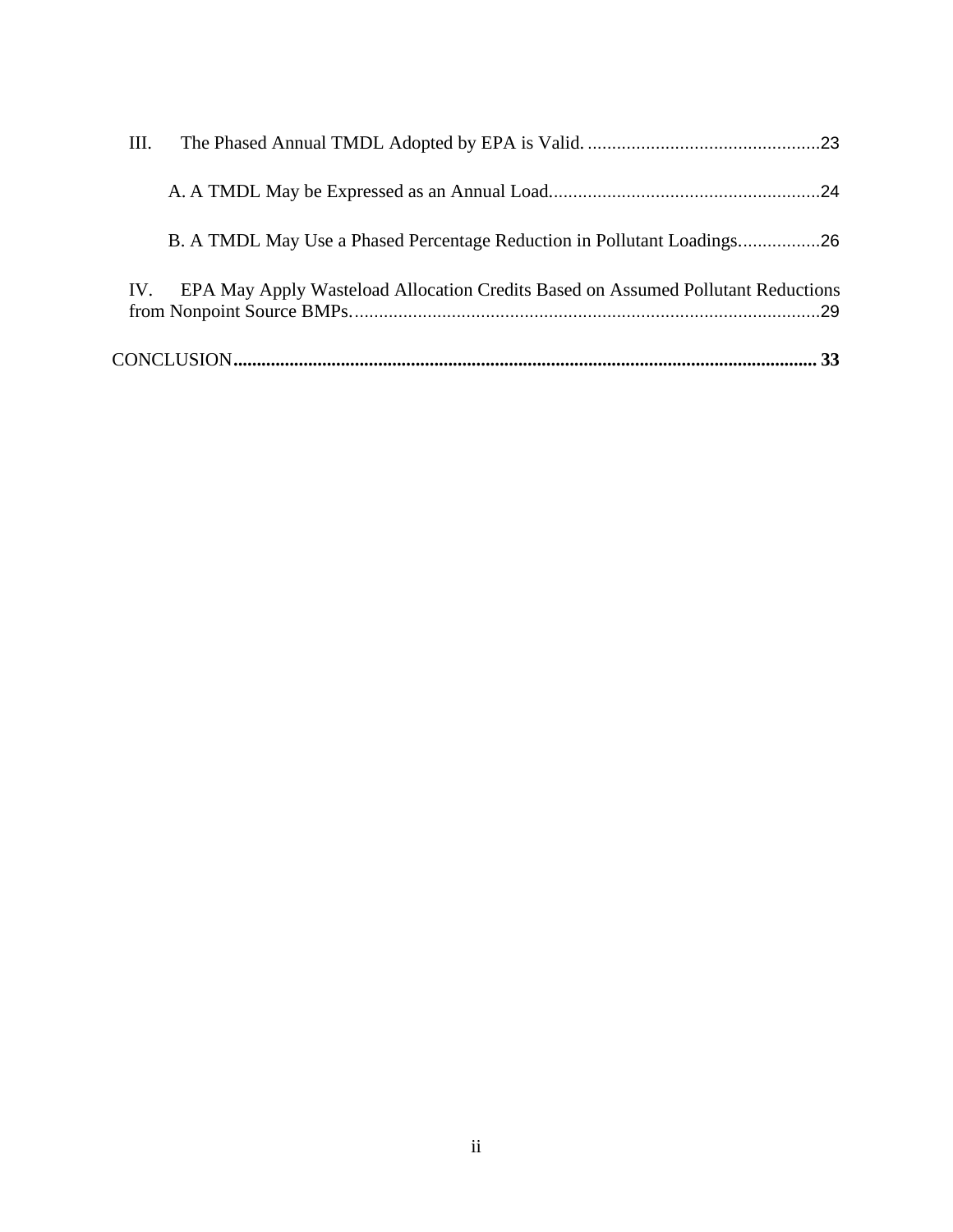# **TABLE OF AUTHORITIES**

## <span id="page-3-0"></span>**Cases**

| Abbott Labs v. Gardner,                        |
|------------------------------------------------|
| Am. Farm Bureau v. EPA,                        |
| Anacostia Riverkeeper, Inc. v. Jackson,        |
| Arkansas v. Oklahoma,                          |
| Barnhart v. Peabody Coal Co.,                  |
| Barnhart v. Walton,                            |
| Big Apple BMW, Inc. v. BMW of N. Am., Inc.,    |
| Bravos v. Green,                               |
| Bullard v. Blue Hills Bank,                    |
| Celotex Corp. v. Catrett,                      |
| Chevron USA, Inc. v. Nat. Res. Def. Council,   |
| Citizens to Pres. Overton Park, Inc. v. Volpe, |
| City of Arcadia v. U.S. EPA,                   |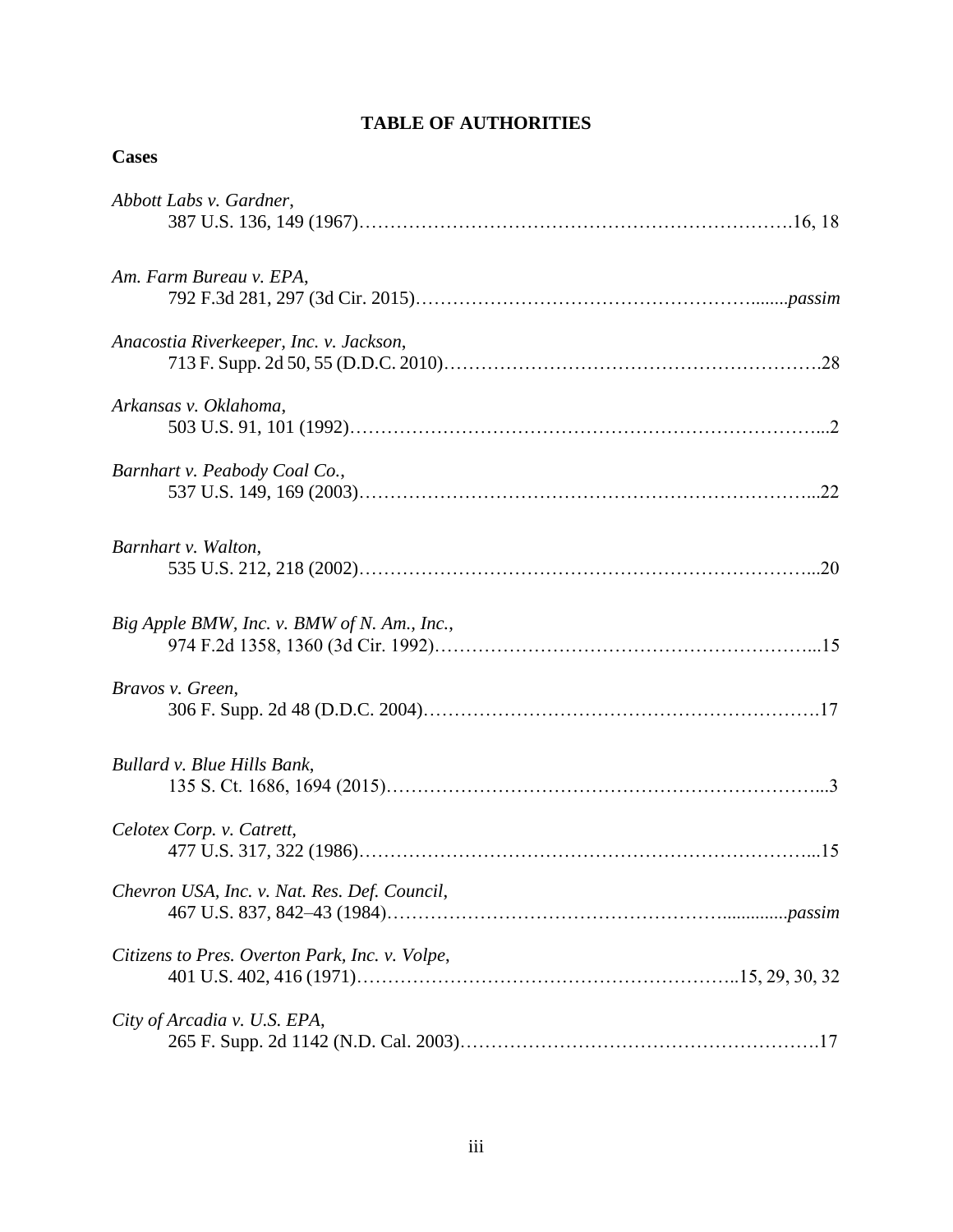| Collins v. Bellinghausen,                                   |  |
|-------------------------------------------------------------|--|
| Encino Motorcars LLC v. Navarro,                            |  |
| Erlenbaugh v. United States,                                |  |
| Friends of Earth, Inc. v. EPA,                              |  |
| Gasner v. Bd. of Supervisors of the City of Dinwiddie, Va., |  |
| Hodel v. Va. Surface Mining & Reclamation Ass'n, Inc.,      |  |
| Nat'l Park Hosp. Ass'n v. Dept. of Interior,                |  |
| Nat. Res. Def. Council, Inc. v. EPA,                        |  |
| Nat. Res. Def. Council, Inc. v. Muszynski,                  |  |
| New York v. United States,                                  |  |
| N.L.R.B. v. SW General, Inc.,                               |  |
| Ohio Forestry Ass'n, Inc. v. Sierra Club,                   |  |
| Pastore v. Bell Tel. Co. of Pa.,                            |  |
| Texas v. United States,                                     |  |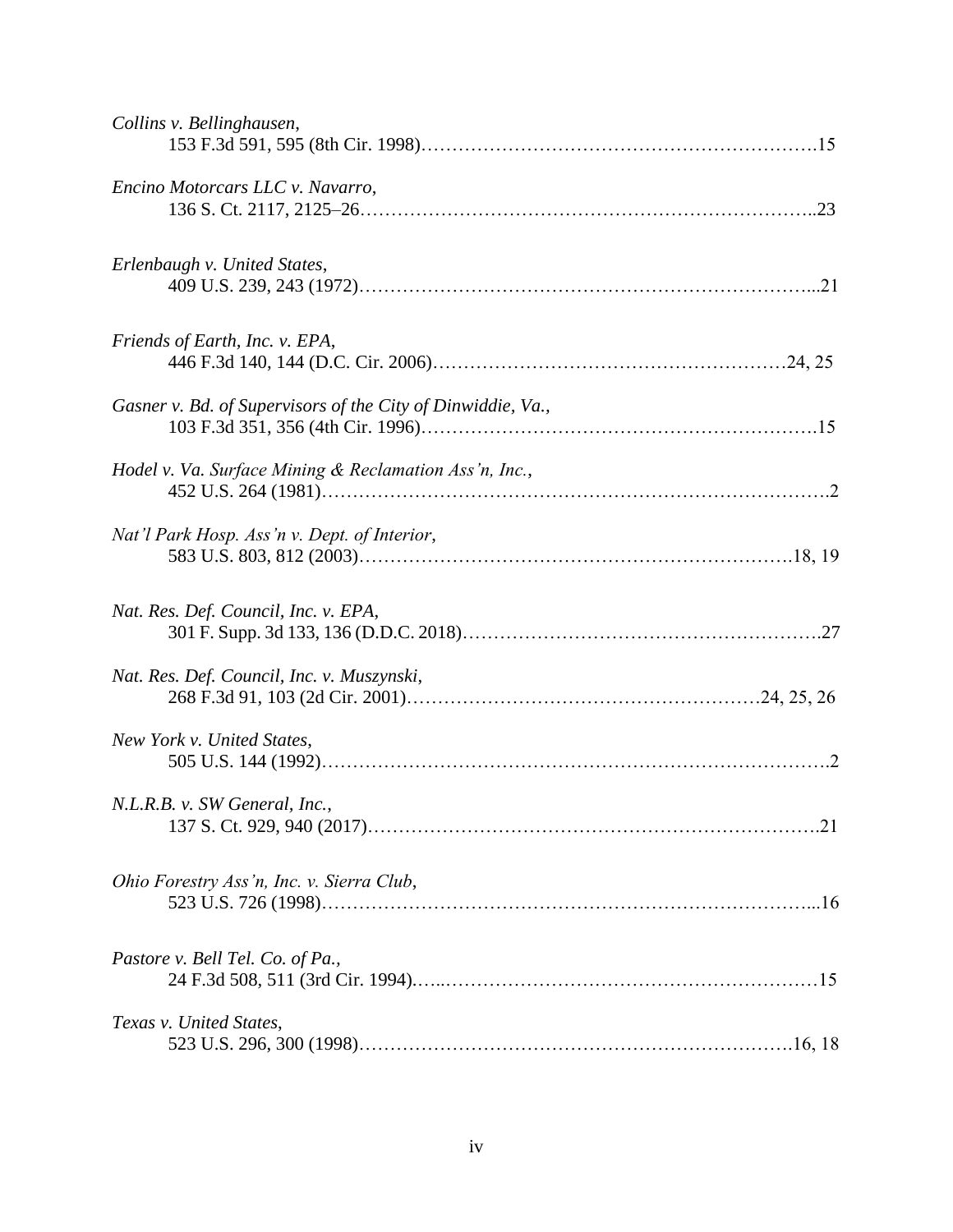| Twiss v. Kury,                                                        |  |
|-----------------------------------------------------------------------|--|
| United States v. Dauray,                                              |  |
| United States v. Mead Corp.,                                          |  |
| United States v. Turkette,                                            |  |
| U.S. Army Corps of Eng'rs v. Hawkes,                                  |  |
| Wachovia Bank v. Schmidt,                                             |  |
| <b>Statutes</b>                                                       |  |
|                                                                       |  |
|                                                                       |  |
|                                                                       |  |
|                                                                       |  |
| Administrative Procedure Act, § 706(2)(A), 5 U.S.C. § 706(2)(A)15, 29 |  |
|                                                                       |  |
|                                                                       |  |
|                                                                       |  |
|                                                                       |  |
|                                                                       |  |
|                                                                       |  |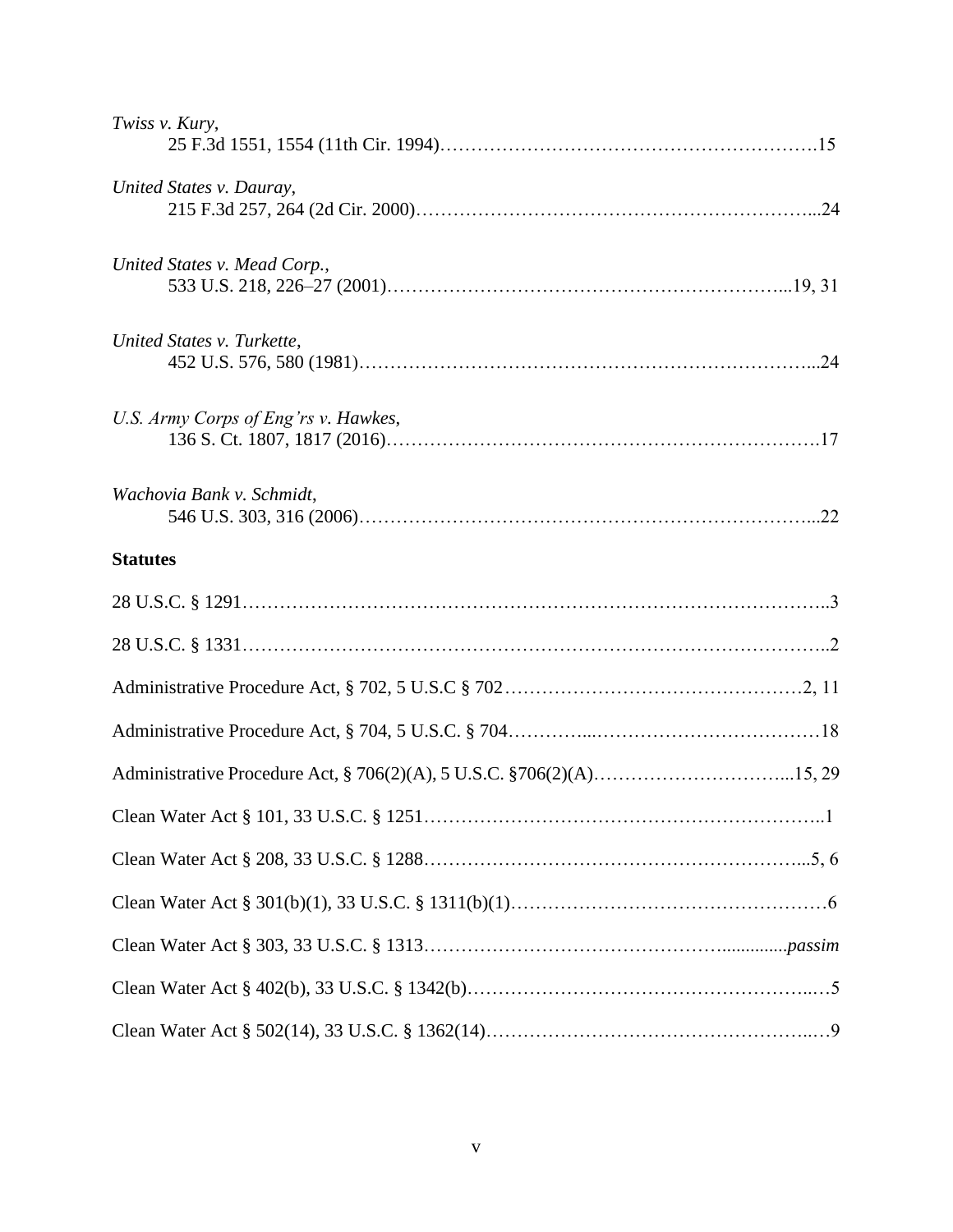# **Rules**

| <b>Regulations</b>                                                                                                                                                        |
|---------------------------------------------------------------------------------------------------------------------------------------------------------------------------|
|                                                                                                                                                                           |
|                                                                                                                                                                           |
|                                                                                                                                                                           |
|                                                                                                                                                                           |
|                                                                                                                                                                           |
| <b>Other Authorities</b>                                                                                                                                                  |
| Minnesota Pollution Control Agency, Water Quality Standards: Costs and Benefits,<br>https://www.pca.state.mn.us/water/water-quality-standards-costs-and-benefits          |
| The World Bank, Quality Unknown: The Invisible Water Crisis,<br>Feature Story (August 20, 2019),<br>https://www.worldbank.org/en/news/feature/2019/08/20/quality-unknown1 |
| UNESCO, The Global Water Quality Challenge & SDGs,                                                                                                                        |

International Initiative on Water Quality, https://en.unesco.org/waterquality-iiwq/wq-challenge (last visited Nov. 15, 2021)……...1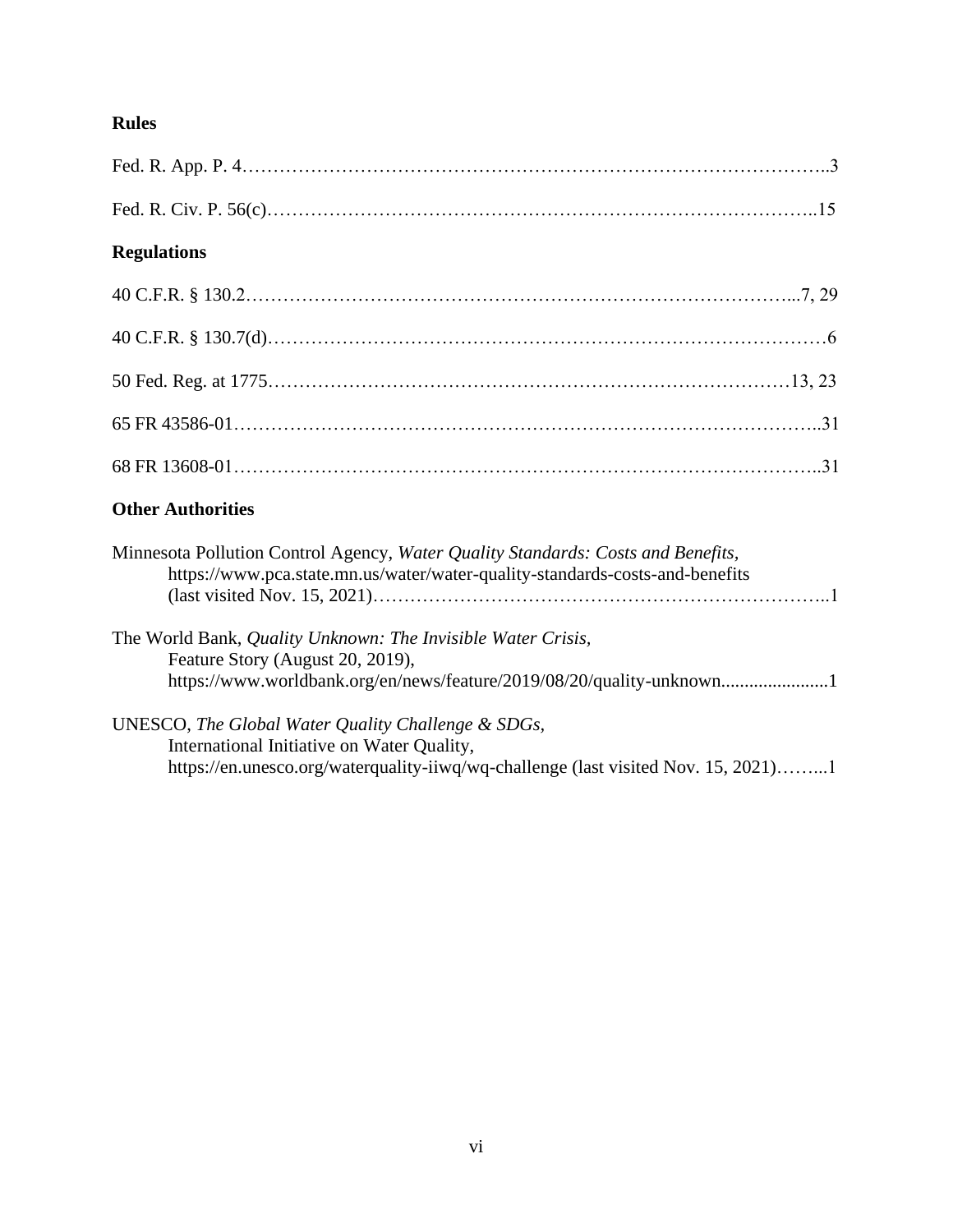#### **INTRODUCTION**

<span id="page-7-0"></span>The Clean Water Act (CWA) intends "to restore and maintain the chemical, physical, and biological integrity of the Nation's waters." 33 U.S.C § 1251(a). To accomplish this goal, the CWA calls for the creation of Total Maximum Daily Loads (TMDLs). This case is about preserving the integrity of TMDLs such that the purpose of the CWA may be effectively accomplished.

Water quality is a significant challenge that societies face during the 21st century– threatening human health, limiting food production, reducing ecosystem functionality, and hindering economic growth. UNESCO, *The Global Water Quality Challenge & SDGs,*  International Initiative on Water Quality, https://en.unesco.org/waterquality-iiwq/wq-challenge (last visited Nov. 15, 2021). Water quality degradation translates directly into environmental, social, and economic problems. *Id.* Meanwhile*,* the forces driving these challenges are accelerating; intensification of agriculture, land-use changes, more variable rainfall patterns, and expanding industrialization continue to grow. The World Bank, *Quality Unknown: The Invisible Water Crisis,* Feature Story (August 20, 2019)

https://www.worldbank.org/en/news/feature/2019/08/20/quality-unknown.

While declining water quality is an ever-advancing crisis, the costs of water quality management are ever-present. The CWA mandates agencies based on taxpayers' contribution as clean water is considered a public good. Minnesota Pollution Control Agency, *Water Quality Standards: Costs and Benefits,* https://www.pca.state.mn.us/water/water-quality-standards-costsand-benefits (last visited Nov. 15, 2021). The laborious process of mandating and enforcing water quality regulations can rack up a hefty bill for taxpayers. *Id.* New or changing standards also have an economic effect on businesses, homeowners, and local governments subject to water quality regulations. *Id.*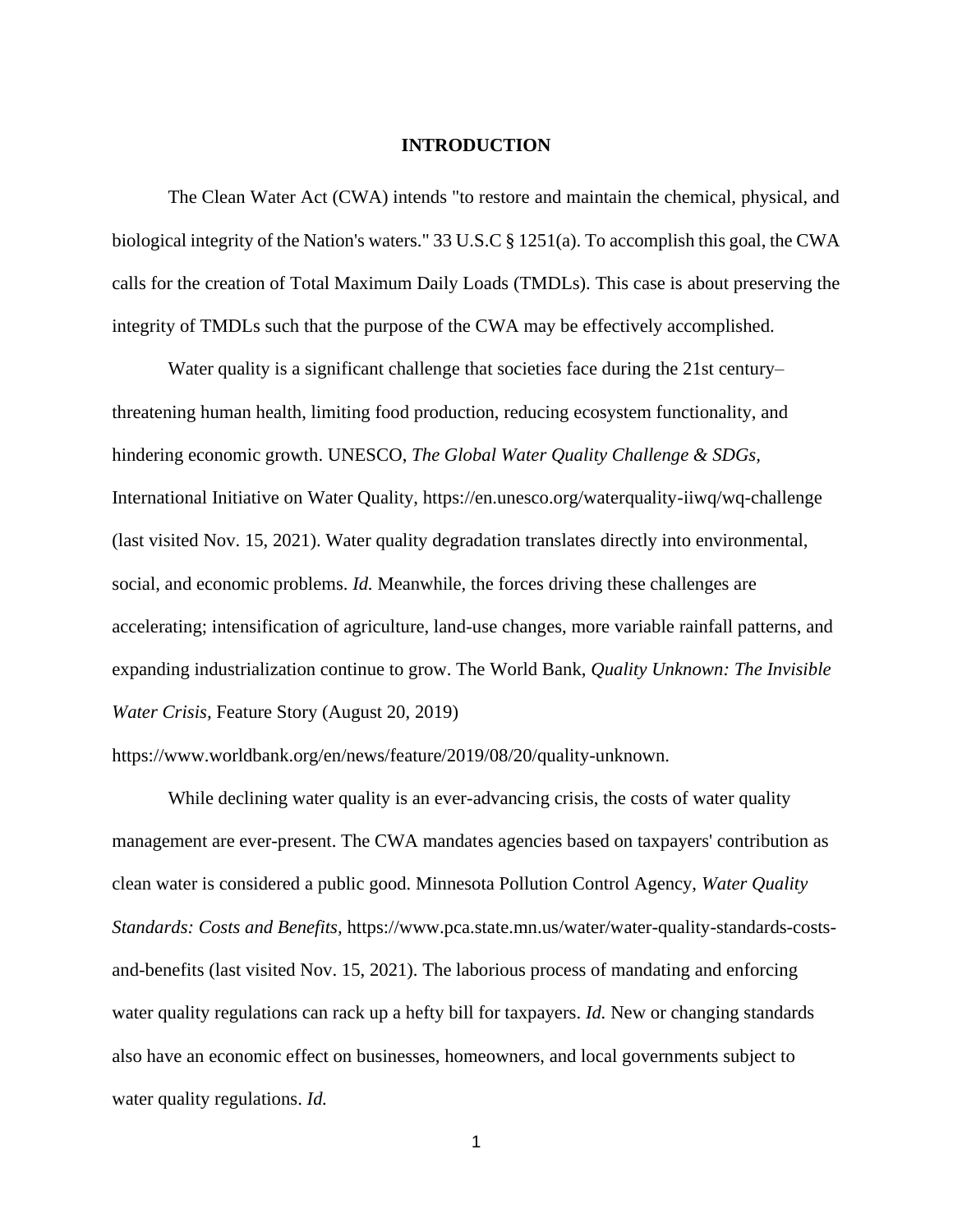The CWA framework is based on the idea of "cooperative federalism", which allows the federal EPA to establish national standards that states are then expected to implement through their own regulatory programs. *See New York v. United States*, 505 U.S. 144 (1992); *Hodel v. Va. Surface Mining & Reclamation Ass'n, Inc.*, 452 U.S. 264 (1981). The Supreme Court has said that the CWA anticipates a partnership between the states and the federal government, animated by a shared objective: restoring and maintaining the Nation's waters. *Arkansas v. Oklahoma*, 503 U.S. 91, 101 (1992). Most importantly, this framework allows EPA to strike a balance between constituents' economic needs and the protective needs of the environment.

In today's case, the Chesaplain Watershed Implementation Plan TMDL is a "pollution diet" that identifies the maximum load of phosphorus that Lake Chesaplain may receive while still meeting applicable water quality standards. This "pollution diet" will effectively revive Lake Chesaplain's water quality while simultaneously allowing for an implementation process that balances the surrounding area's economic interests.

#### **JURISDICTIONAL STATEMENT**

<span id="page-8-0"></span>United States Environmental Protection Agency (EPA) appeals from an Opinion and Order granting partial summary judgment for Plaintiff Chesaplain Lake Watch (CLW) and summary judgment for the State of New Union, entered August 15, 2021, by the honorable Judge Remus in the United States District Court for the District of New Union, No. 66-CV-2020 and 73-CV-2020 (consolidated cases). The district court had subject matter jurisdiction over both actions under the judicial review provisions of the Administrative Procedure Act, APA §702, and under 28 U.S.C. § 1331 because the action is provided by federal law. CLW, New Union, and EPA all filed timely Notice of Appeal pursuant to Fed. R. App. P. 4. The United States Court of Appeals for the Twelfth Circuit has jurisdiction over this appeal under 28 U.S.C. § 1291, which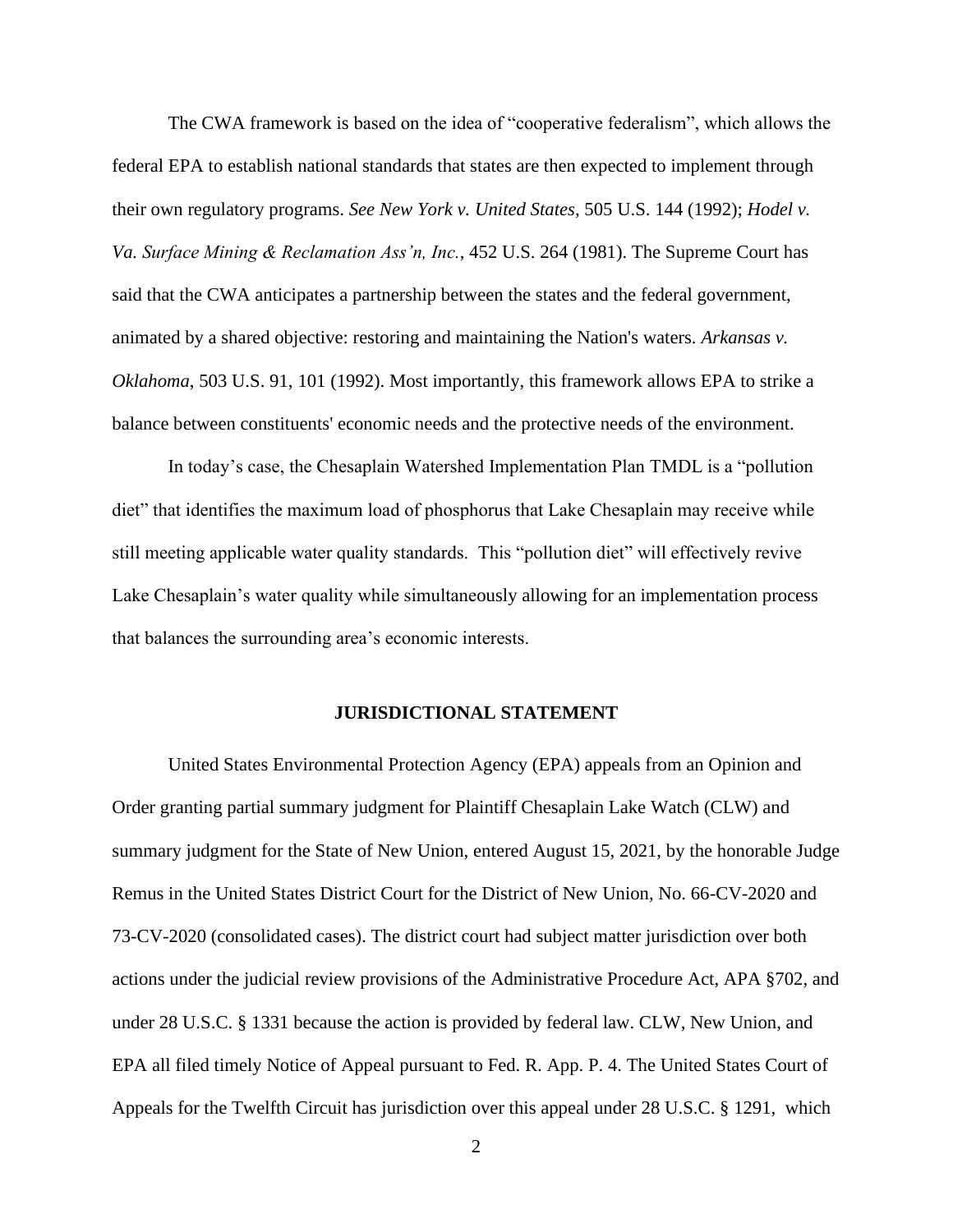provides "the court of appeals shall have jurisdiction of appeals from all final decisions of the district courts of the United States." An order granting summary judgment is a final decision and thus [is] appealable. *Bullard v. Blue Hills Bank*, 135 S. Ct. 1686, 1694 (2015).

#### **STATEMENT OF ISSUES PRESENTED**

- <span id="page-9-0"></span>I. Whether EPA's determination to reject the New Union Chesaplain Watershed phosphorus TMDL and adopt its own TMDL and implementation plan for the Lake Chesaplain Watershed is ripe for judicial review.
- II. Whether EPA's determination to reject the New Union Chesaplain Watershed phosphorus TMDL on the grounds that the TMDL failed to include wasteload allocations and load allocations is contrary to law, as an interpretation of the term "total maximum daily load" in the CWA section  $303(d)$ ,  $33 U.S.C.$  §  $1313(d)$ .
- III. Whether EPA's adoption of a TMDL for the Lake Chesaplain Watershed consisting of an annual pollution loading reduction to be phased in over five years violates the CWA section 303(d), 33 U.S.C. § 1313(d), requirements for a valid TMDL.
- IV. Whether EPA's adoption of a credit for anticipated BMP pollution reductions to reduce the stringency of wasteload allocations for point sources for implementation of the Lake Chesaplain TMDL was arbitrary and capricious or an abuse of discretion due to the lack of reasonable assurance of BMP implementation.

### **STATEMENT OF THE CASE**

<span id="page-9-1"></span>Alongside the State of New Union, EPA has engaged in a decades-long process to develop a plan to improve the water quality of Lake Chesaplain. The natural lake starts at the Union River and spans over a fifty-five-mile long, five-mile-wide area, ending in the Chesaplain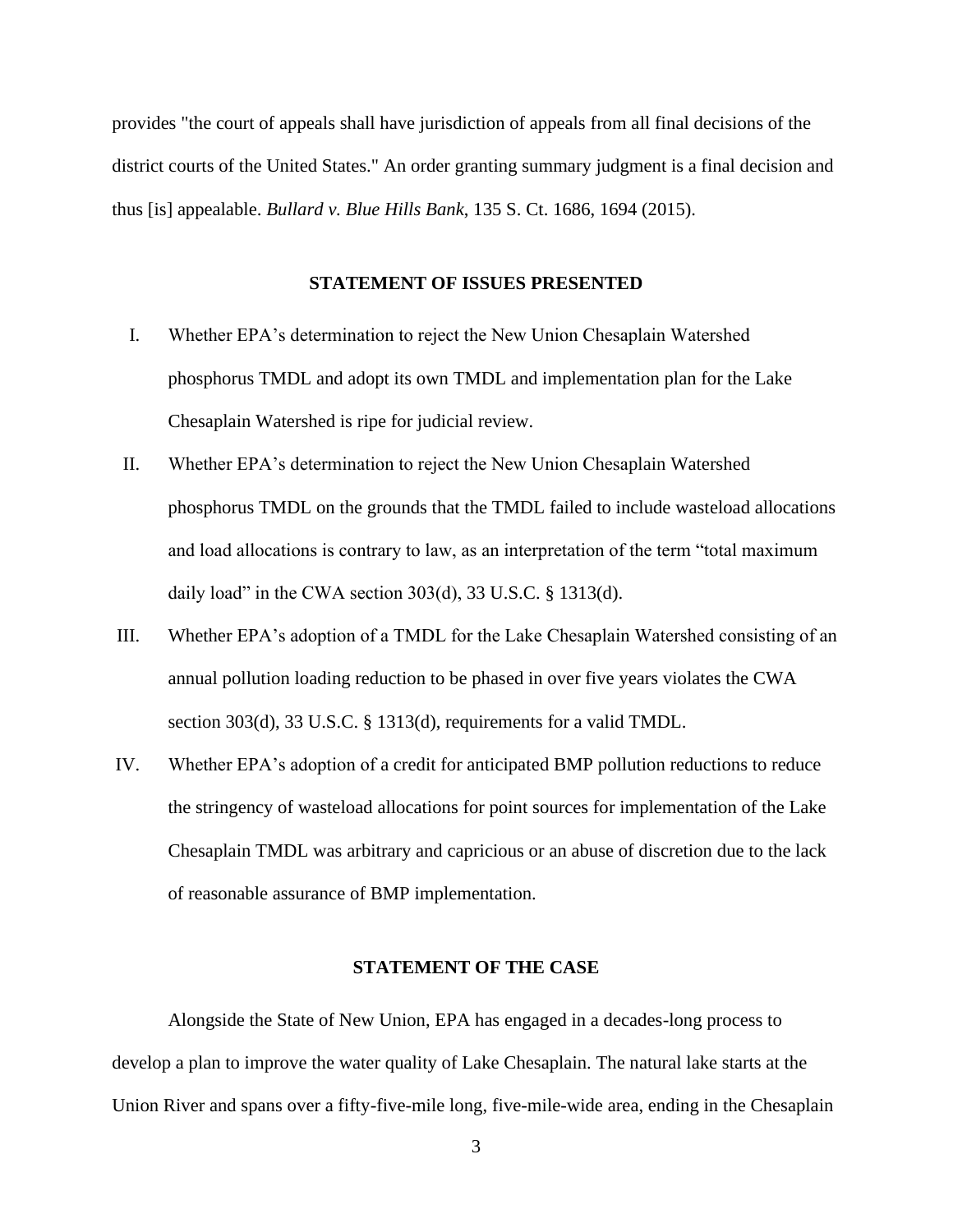River. Order at 7. The lake is essential to all aspects of life surrounding it. Bounded on the westside by the Chesaplain National Forest and the twenty-mile-long shorefront of Chesaplain State Park, the lake is utilized for recreational purposes such as beaching, fishing, boating, and camping timber production and harvesting. *Id.* On the east side, the lake is bound by a mix of agricultural lands and lakefront vacation communities, and the City of Chesaplain Mills is located at the northernmost point of the lake. *Id*. For a time, Lake Chesaplain enjoyed excellent water quality. *Id*. The clear blue waters attracted recreational boaters and anglers from the entire mid-north region and supported the vacation communities on the lake's east shore. *Id.*

#### **A. The Decline in Water Quality of Lake Chesaplain**

<span id="page-10-0"></span>Beginning in the 1990s, Lake Chesaplain experienced various economic developmental pressures. *Id.* Over that decade, ten large-scale hog production facilities, considered concentrated animal feeding operations (CAFOs), were developed in the Union River watershed. A large-scale (greater than fifty million pounds per year) slaughterhouse was built in Chesaplain Mills to service the hog production facilities. *Id.* Around the same time, the recreational attraction of Lake Chesaplain led to a boom in second home construction on and near the eastern lakeshore. *Id.* Second home developments on the Lake Chesaplain shoreline are largely serviced by septic systems. *Id.* In addition, Chesaplain Mills has a publicly owned sewage treatment plant (STP) that discharges directly into Lake Chesaplain. *Id.* The hog CAFOs are regulated and subject to permits under a New Union Statute providing for New Union Agricultural Commission review and approval of site-specific nutrient management plans for applying liquid manure wastes to fields. *Id.*

Notwithstanding New Union's attempts at regulation, Lake Chesaplain's water quality visibly declined during the first decade of the twenty-first century. *Id.* Mats of algae formed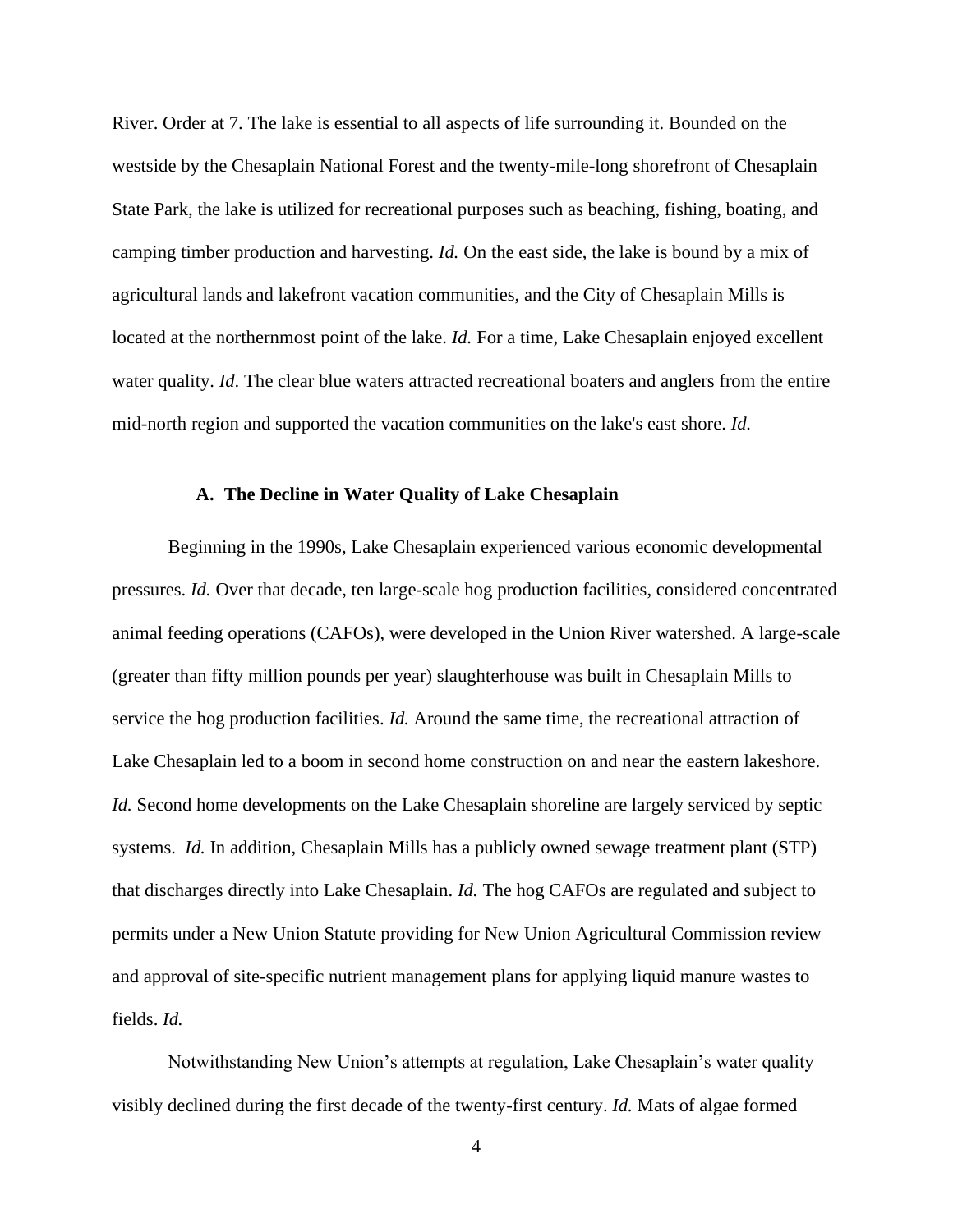during the summer months, reducing the clarity of the water and promoting offensive odors. *Id.* Fish productivity declined. *Id.* The swimming beach at Chesaplain State Park became unsuitable for swimming, and property values for the vacation home communities fell. *Id.* Tourism revenue from fishing and boating trips plummeted. *Id.*

#### **B. Development of The CWA Water Quality Provisions**

<span id="page-11-0"></span>The declining water quality of Lake Chesaplain led both EPA and State of New Union Department of Fisheries and Environmental Control (DOFEC) into a series of actions under the regulatory framework established by the Federal Water Pollution Control Act Amendments of 1972, now known as the CWA. *Id* at 5. The CWA established a comprehensive system of permitting and regulation for point source discharges into the waters of the United States. *Id.*  Point sources generally include pollution discharge pipes and specifically include Concentrated Animal Feeding Operations (CAFOs). *Id.* Numerical permit limits for individual point sources are established for specific water pollutants. *Id.* EPA sets these limits industry-by-industry based on technology-based standards as well as standards designed to achieve desired levels of water quality. *Id.*

States are expected to administer both the permitting aspects of the CWA and the water quality improvement aspects of the CWA. *See* CWA §§ 402(b), 208 (planning process for nonpoint sources), 303 (state establishment of water quality standards), 33 U.S.C. §§ 1342(b), 1288, 1313. Failure of a state to undertake permitting or certain aspects of the water quality program can result in EPA assuming administration of these programs. Order at 5.

The CWA's water quality based regulations form the basis of these suits. CWA § 303 directs states to adopt water quality standards (WQS) for waters within the state and regularly review and revise these standards. 33 U.S.C. § 1313. More specifically, a WQS consists of the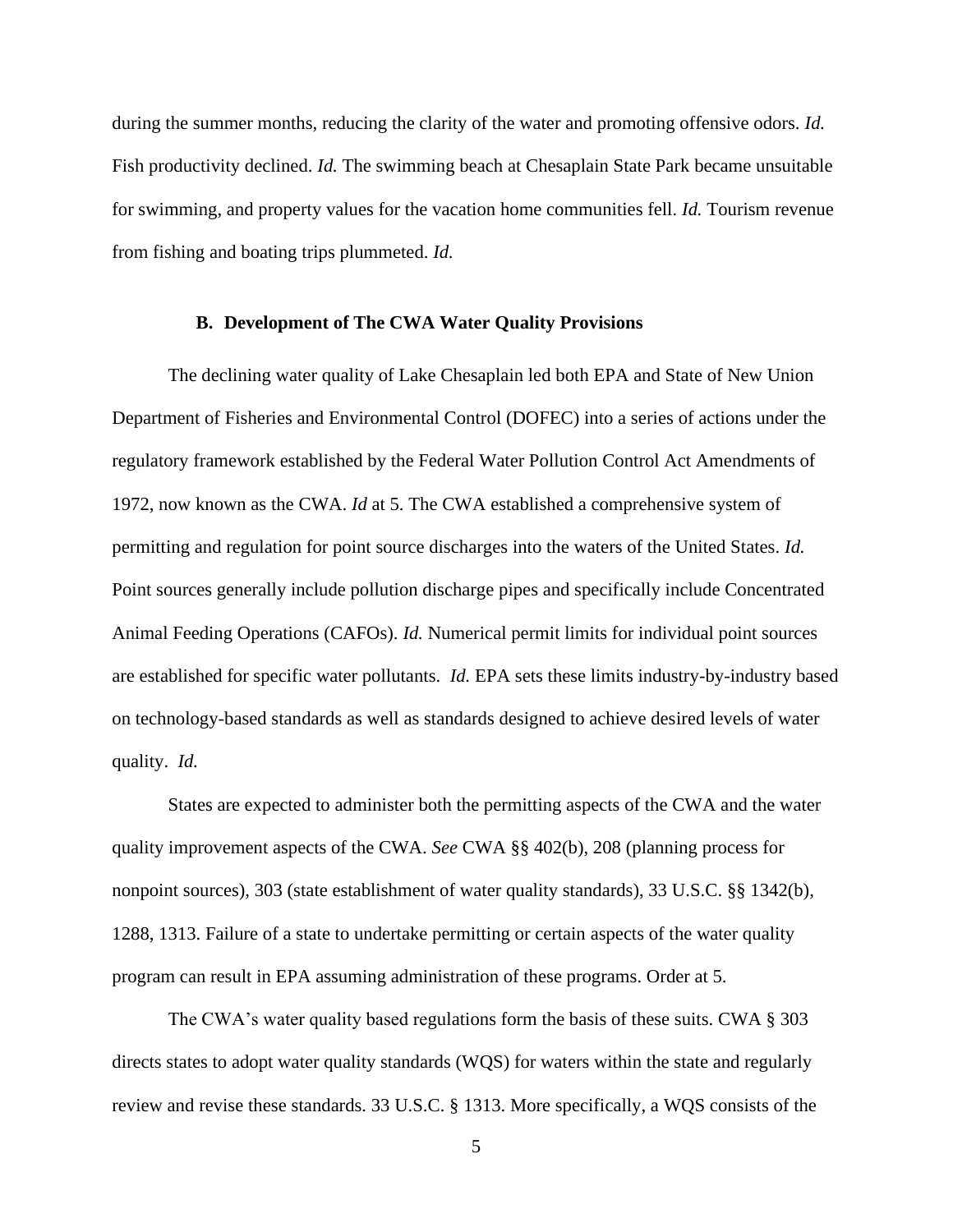state-designated use for each body of water and the water quality criteria necessary to support that use. 33 U.S.C. § 1313(c)(2)(A).

Once a state has established WQS for its water bodies, it must assess the ability of each water body to meet the standards set following full implementation of the technology-based point source controls established by the CWA. *See* CWA § 303(d), 33 U.S.C. § 1313(d) (cross referencing technology-based controls of CWA  $\S$  301(b)(1), 33 U.S.C.  $\S$  1311(b)(1)). As the time for achievement of technology-based permit limits has long passed, this section practically requires states to identify those water bodies that presently do not meet WQS. Order at 6. EPA requires states to review and update their impaired waters list biennially. 40 C.F.R. § 130.7(d). Once a water is listed as impaired, CWA § 303(d) directs the state to develop and submit a TMDL for the offending pollutants "at a level necessary to implement the applicable water quality standards." CWA § 303(d)(1)(C), 33 U.S.C. § 1313(d)(1)(C).

EPA has the authority to review and approve or reject each step of the water quality standards process. *See* 33 U.S.C. § 1313(c)(3), (d)(2). If the Administrator disapproves of the proposed WQS, list of impaired waters, or TMDLs, then EPA is directed to establish its own WQS, list, or TMDLs. *Id.* 

By regulation, EPA defines a TMDL as "the sum of individual [wasteload allocations] for point sources and [load allocations] for nonpoint sources and natural background." 40 C.F.R. § 130.2(i). Therefore, a state must submit to EPA a TMDL that establishes the total maximum level of pollutant loading for a water and instructs how that level of loading will be allocated among CWA-permitted point sources in the watershed, taking into account the non-permitted nonpoint sources and natural background sources. Order at 6. Alternatively, a state may take credit for nonpoint source pollution reductions: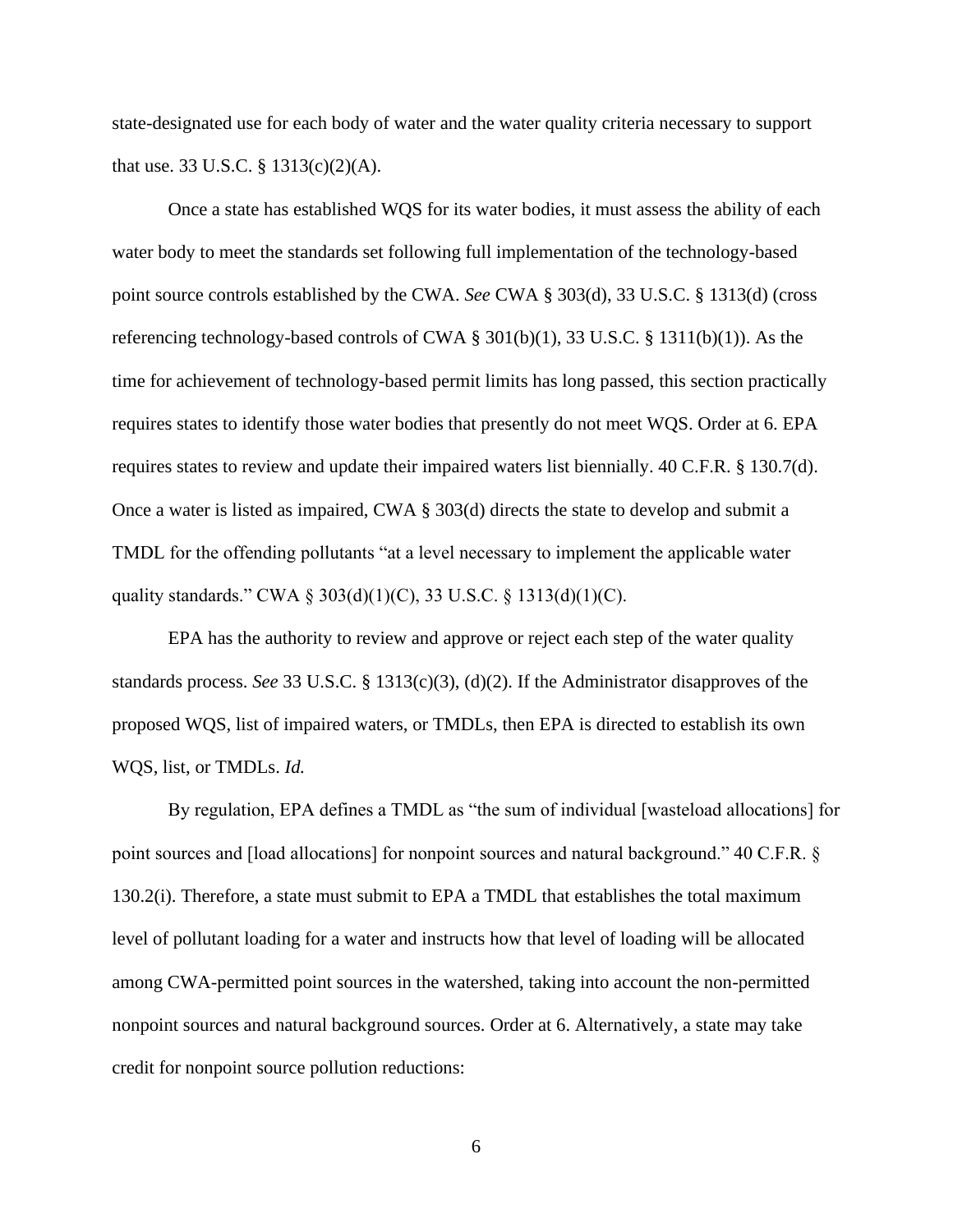If Best Management Practices (BMPs) or other nonpoint source pollution controls make more stringent load allocations (LAs) practicable, then wasteload allocations (WLAs) can be made less stringent. Thus, the TMDL process provides for nonpoint source control tradeoffs. 40 C.F.R. § 130.2(i).

The slaughterhouse has a CWA National Pollutant Discharge Elimination System (NPDES) permit issued by the State of New Union for a direct discharge into the Union River. Order at 7*.* Second home development septic systems are not subject to CWA permits. *Id.* The Chesaplain Mills STP has a CWA point source permit. *Id* The hog CAFOs are not subject to NPDES permits because, although CAFOs are included in the definition of "point source," they are considered "non-discharging" CAFOs exempt from permitting requirements. *Id.*

#### **C. Lake Chesaplain TMDL and Water Quality Standards Regulatory Actions**

<span id="page-13-0"></span>Pursuant to New Union WQS, Lake Chesaplain is designated as a Class AA water, which is the classification reserved for the state's highest quality waters (such as drinking water, primary contact recreation, fish propagation, and survival). *Id* at 8. In response to the decline in water quality, the Lake Chesaplain Study Commission issued a report in August 2012 which included the following scientific conclusions. *Id.* First, Lake Chesaplain suffers from eutrophication, the ecological process by which a lake becomes less biologically productive due to excessive algae growth. *Id.* Besides being aesthetically displeasing, the algae growth is also responsible for objectionable odors, decreased water quality clarity, and decreased dissolved oxygen (DO) levels in the water column below the levels needed for a healthy fishery. *Id.*  Summertime DO levels were found to be three milligrams per liter (mg/l), well below the five mg/l DO standard designated for Class AA waters. *Id.* The commission also determined that the maximum phosphorus levels consistent with a healthy lake ecosystem would be 0.014 mg/l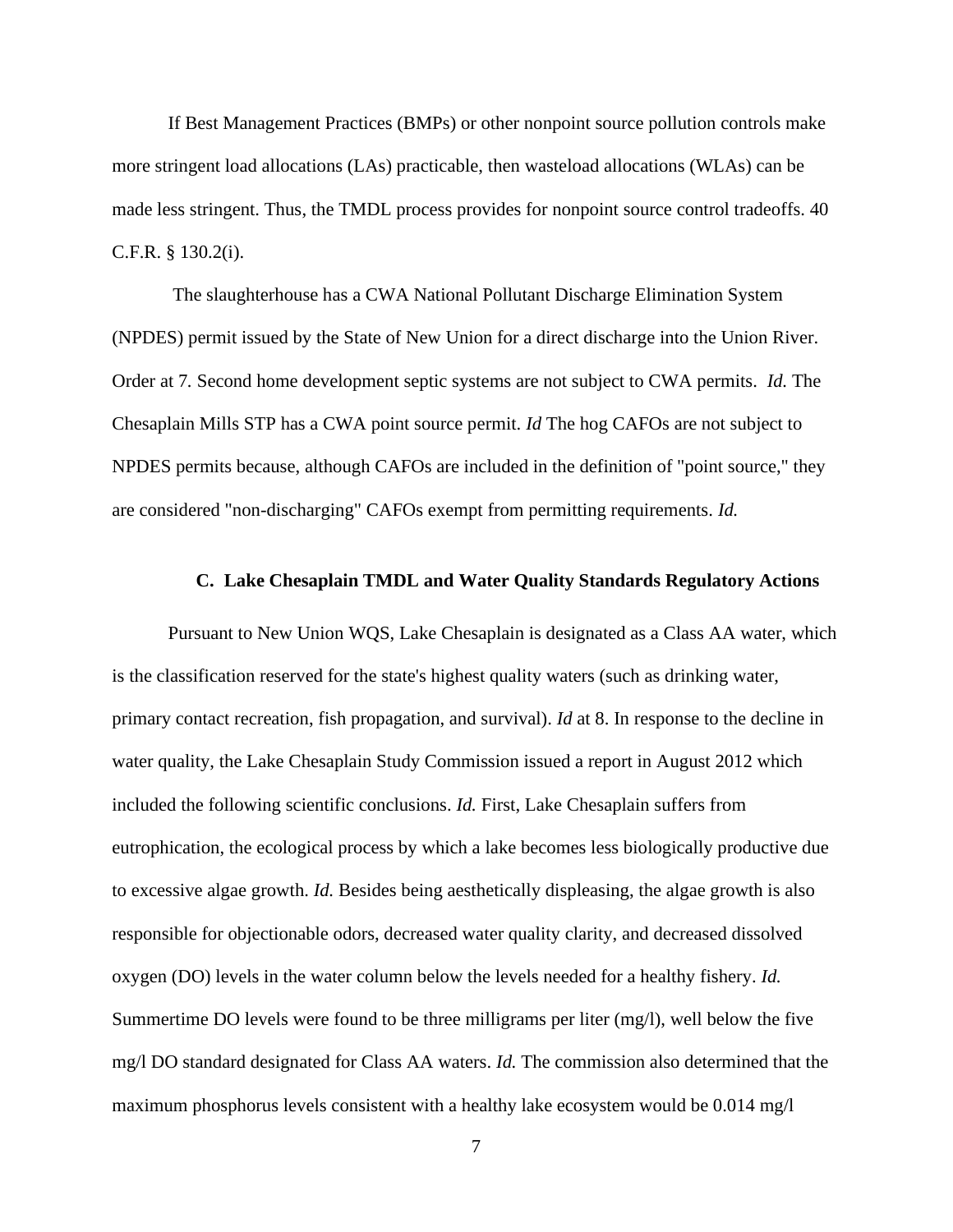throughout the lake. *Id.* But measured phosphorus levels in the lake varied from 0.020 to 0.034 mg/l, well above the desired level. *Id.* In addition to the DO and phosphorus violations, the Chesaplain commission also identified violations of the state's water quality standards for odor and clarity. *Id.*

The next WQS review was conducted in 2014; DOFEC adopted a water quality criteria for Class AA waters of 0.014 mg/l. *Id.* As Lake Chesaplain violated the DO, odor, and clarity criteria, it was thus added to the impaired waters list and submitted to EPA. *Id.* DOFEC did not, however, submit a TMDL for Lake Chesaplain in its list of impaired waters. *Id.*

In 2015, Plaintiff Chesaplain Lake Watch served a notice letter to both New Union and EPA threatening to sue based on failure to establish a TMDL for Lake Chesaplain. *Id.* DOFEC then commenced a state rulemaking proceeding to establish a TMDL for Lake Chesaplain. *Id.*  The Lake Chesaplain Commission issued a supplemental report in July 2016 calculating the maximum phosphorus loadings consistent with achieving the 0.014 mg/l phosphorus standard and identifying the existing sources of phosphorus inputs. *Id.* The maximum loading was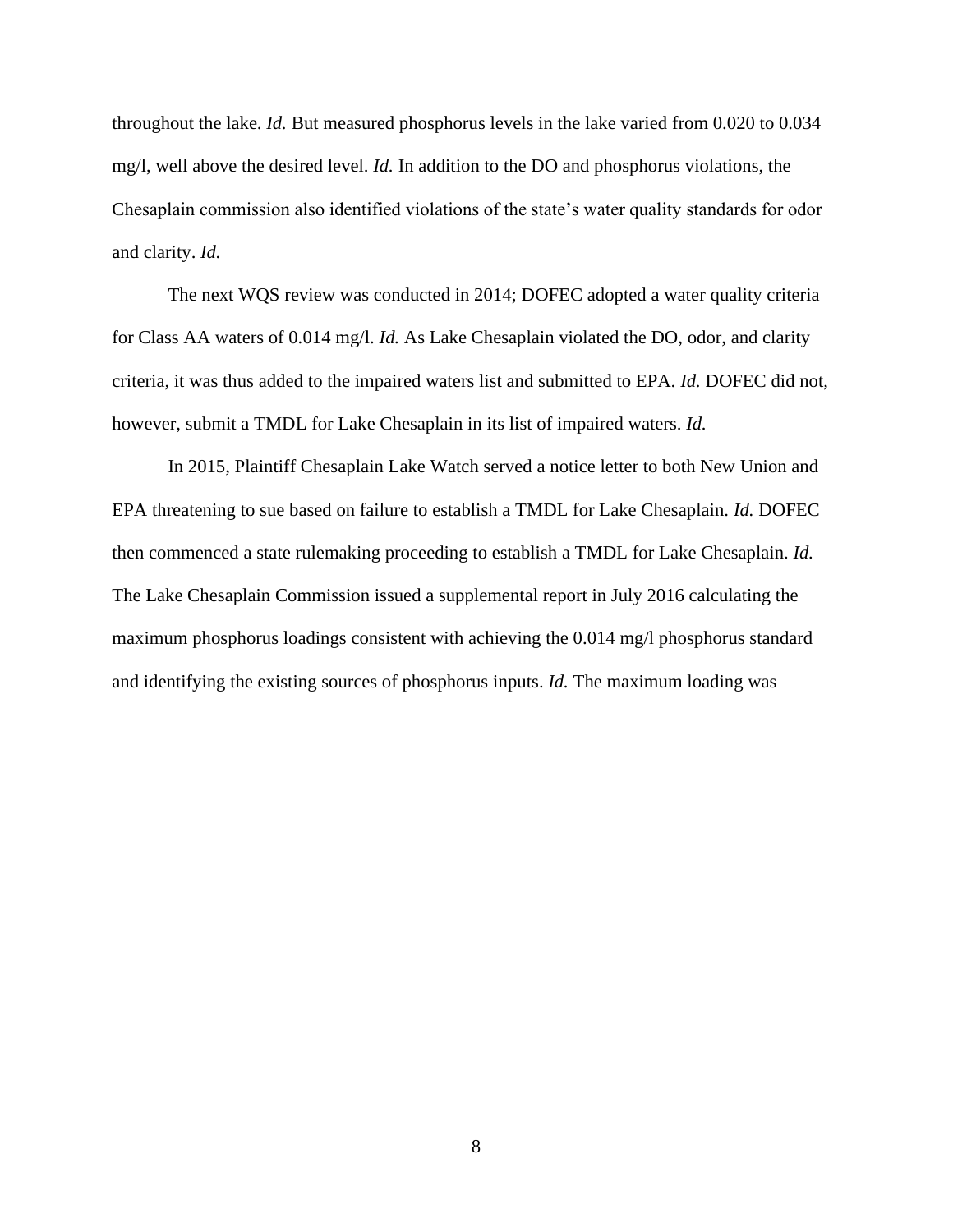calculated at 120 metric tons (mt) annually. *Id.* Existing loadings as of 2015 were calculated as totaling 180 mt, as follows:

**Point Sources** 

| Chesaplain Mills STP      | 23.4 |
|---------------------------|------|
| Chesaplain Slaughterhouse | 38.5 |

**Nonpoint Sources** 

| <b>CAFO</b> Manure Spreading |       | 54.9              |
|------------------------------|-------|-------------------|
| Other agricultural sources   |       | 19.3              |
| Septic tank inputs           |       | 11.6              |
| Natural sources              |       | 32.3              |
|                              | Total | 180 <sub>mt</sub> |

The report specifically determined that the hog CAFOs are a primary contributor to phosphorus loadings despite their "non-discharging" status. *Id.* A substantial portion of their manure spreading eventually reached Lake Chesaplain through groundwater flows and surface runoff, regardless of their compliance with state-mandated nutrient management plans and the CWA exemption for agricultural stormwater runoff. See 33 U.S.C. § 1362(14). Likewise, a substantial amount of phosphorus reached the lake from septic systems, even though sources are exempt from CWA permitting as dischargers to groundwater rather than surface water. *Id.* The supplemental report noted that neither of the point sources in the Chesaplain watershed had any permit limits for phosphorus, as no such limits are provided for in the relevant EPA technologybased effluent limitations guidelines. *Id.*

In October of 2017, DOFEC publicly announced a proposal to implement a TMDL through an equal phased reduction in phosphorus discharges by both point sources and nonpoint sources. *Id.* The reduction proposed a five-year phase in - that is, a 7% reduction from the 180 mt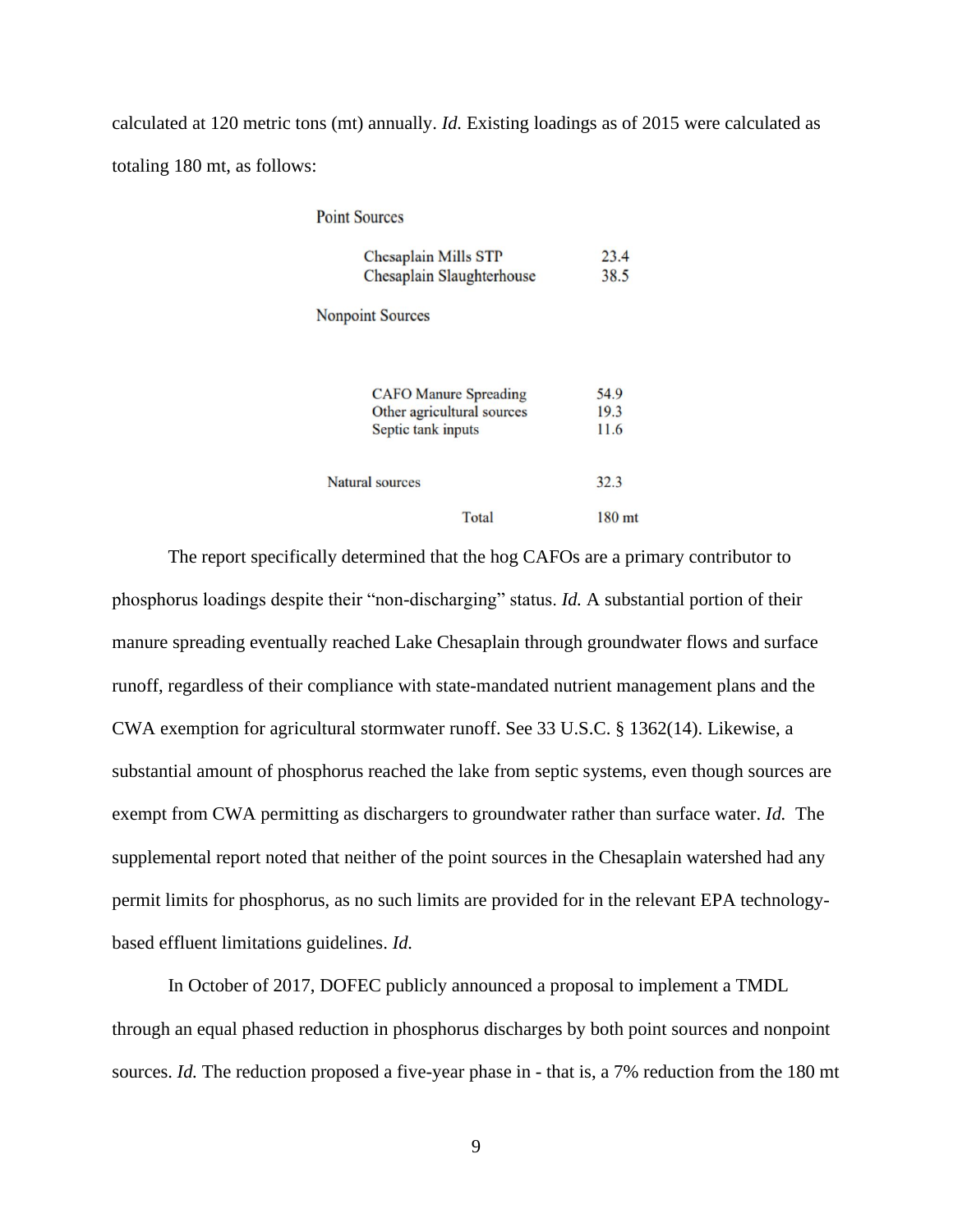baseline in year one, a 14% reduction from the baseline in year two, a 21% reduction in year three, a 28% reduction in year four, and a 35% reduction in year five. *Id.* Point source reductions would be incorporated through permit limits, while nonpoint source reductions were proposed to be achieved through a series of BMP programs designed to encourage the hog CAFOs and other agricultural sources. *Id.* Proposed BMPs for agricultural sources include modified feeds for animal production facilities that would reduce phosphorus in manure, physical and chemical treatment of manure streams, and restrictions on manure spreading when the soil is frozen or saturated. *Id.* Proposed BMPs for private septic systems consisted of increased septic tank inspection and pumping schedules. *Id.*

Although the scientific conclusions of the Chesaplain Commission were not substantively challenged, the proposed TMDL proved highly controversial. *Id.* Residential homeowners objected to the expensive septic tank maintenance and pumping required. *Id.* The slaughterhouse and Chesaplain Mills objected to the costly phosphorus treatment system needed to reduce discharges by 35%. *Id.* Chesaplain Lake Watch objected to taking credit for nonpoint source phosphorus reductions, arguing that the BMPs were insufficient to achieve a 35% reduction in nonpoint phosphorus inputs. *Id.* Instead, Chesaplain Lake Watch demanded that the sixty-three mt annual reduction be achieved by requiring zero phosphorus discharges from the identified point sources. *Id.* The hog CAFOs objected to the possible imposition of BMPs on their operations. *Id.* DOFEC adopted the Hog CAFOs' position and, in July 2018, adopted a TMDL that consisted solely of a 120 mt annual maximum–without any WLAs or LAs. *Id.*

EPA rejected the July 2018 TMDL pursuant to CWA  $\S$  303(d)(2) and adopted the original DOFEC TMDL proposal after notice and comment in May 2019, calling it the "Chesaplain Watershed Implementation Plan" (CWIP). *Id.* The CWIP did not specify whether or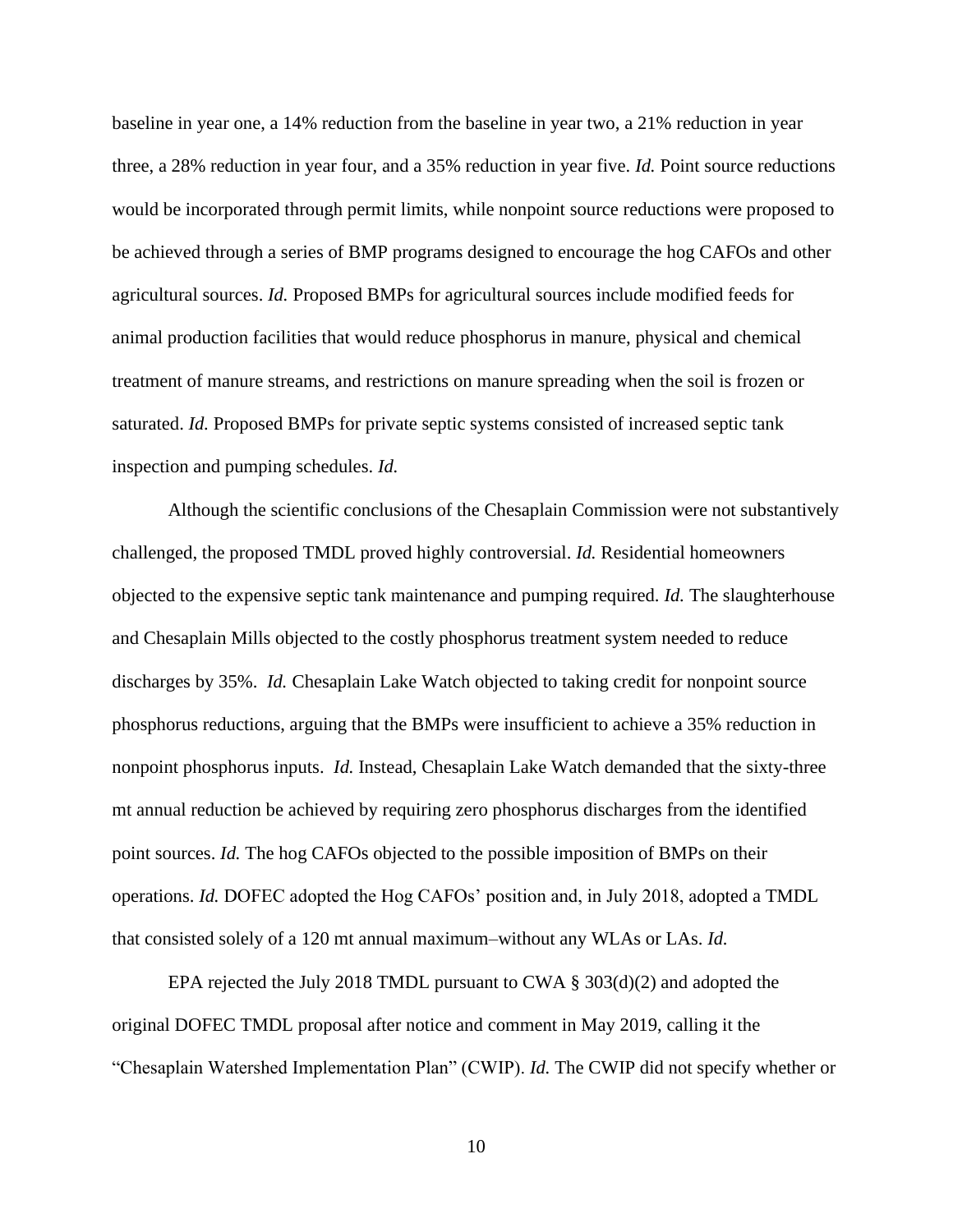<span id="page-17-0"></span>how the proposed BMP measures would be enforced. *Id.* EPA incorporated the entire record of scientific reports and public comments before the DOFEC into its own record. *Id.*

#### **D. Proceedings Below**

New Union and CLW brought separate suits under APA § 702, 5 U.S.C. § 702, against EPA to challenge EPA's rejection of New Union's proposed TMDL and EPA's proposed TMDL. *Id* at 10. Specifically, New Union brought No. 66-CV-2020 seeking a declaration that EPA's TMDL rejection, and the regulations governing TMDL submissions, are invalid. *Id*. CLW, in No. 73-CV-2020, sought declaration that the substantive provisions of EPA Lake Chesaplain phosphorus TMDL do not sufficiently protect Lake Chesaplain and should be vacated under the APA as contrary to law, arbitrary and capricious, and unsupported by the record. *Id.* The district court consolidated the suits. *Id.*

Chesaplain Lake Watch submitted affidavits with the following undisputed additional facts: The NPDES permit for the slaughterhouse expired in November 2018 and has not been reissued. *Id* at 11*.* The NPDES permit for the Chesaplain Mills sewage treatment plant likewise expired in February 2019. *Id.* Both plants continue to operate under their expired permit as administratively extended based on their timely applications for permit renewal. *Id.* As such, neither plant is currently subject to any limit on phosphorus discharges. *Id.* DOFEC has proposed to modify each permit to reflect the 35% annual phosphorus loading reduction phased in over five years after permit issuance, but both facilities have sought administrative hearings on this proposed requirement based on the cost of compliance. *Id.* Since EPA adopted the Lake Chesaplain TMDL, New Union has taken no steps to require phosphorus reduction BMPs by nonpoint sources in the Lake Chesaplain watershed. *Id.* New Union has not modified the nutrient management permits for the hog CAFOs to incorporate any phosphorus reduction measures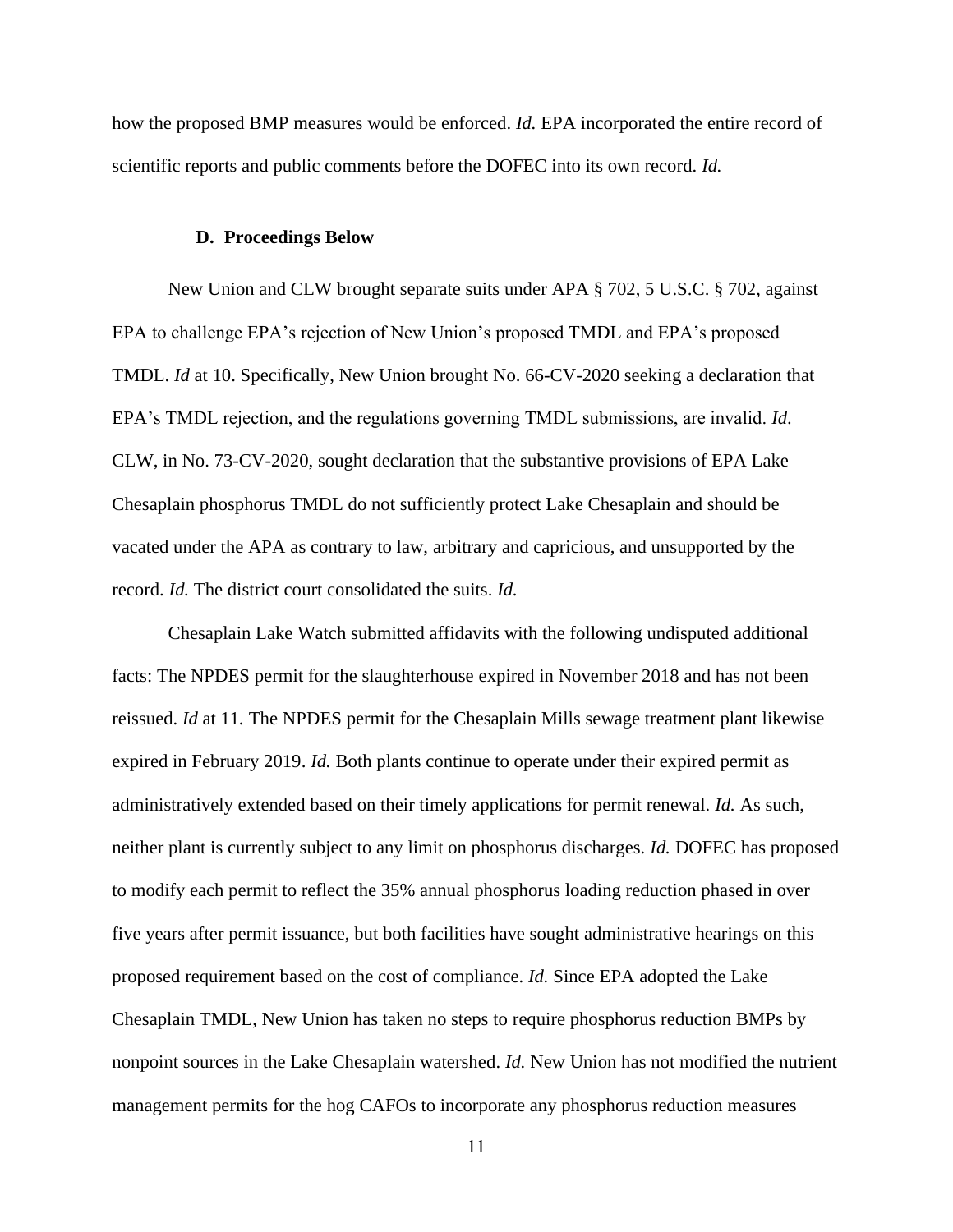contemplated by the CWIP. *Id.* Lake Chesaplain waters continue to violate water quality standards. *Id.*

Parties submitted and briefed cross-motions for summary judgment. With the parties' agreement, the district court decided the case based on the applicable law and the record before EPA. *Id* at 5. The court (1) denied EPA's motion for summary judgment in part, (2) granted CLW's motion for summary judgment in part, and (3) granted New Union's motion for summary judgment vacating EPA's determination to reject New Union's proposed phosphorus TMDL for the Lake Chesaplain watershed and substitute its own TMDL. *Id.*

#### **SUMMARY OF THE ARGUMENT**

<span id="page-18-0"></span>The district court was incorrect in holding that the issues raised are fit for adjudication– both in its order vacating EPA's rejection of New Union's TMDL and EPA's longstanding definition of TMDL and in its finding against the validity of EPA's phased Annual TMDL. The court was correct in finding that EPA's adoption of a credit for anticipated BMP pollution reductions was neither arbitrary and capricious nor an abuse of discretion.

This case is not ripe for judicial review as the TMDL promulgated does not constitute final agency action; without a further regulatory response, there is no definiteness of harm, and resolution would require reliance on hypothetical facts. Further, waiting for final agency action and development of facts would not cause the parties to face any undue hardship as this course of action is the quickest way to allow protection of Lake Chesaplain. Thus, the Court should decline to hear this case at this time and vacate the lower court's order.

EPA's decision to reject the New Union Chesaplain Watershed Phosphorus TMDL, for any reason, is clearly within the statutory authority granted to the agency by section 303(d)(2) of the CWA 33 U.S.C. § 1313(d)(2). This is visible in the lower court's need to rely on the use of an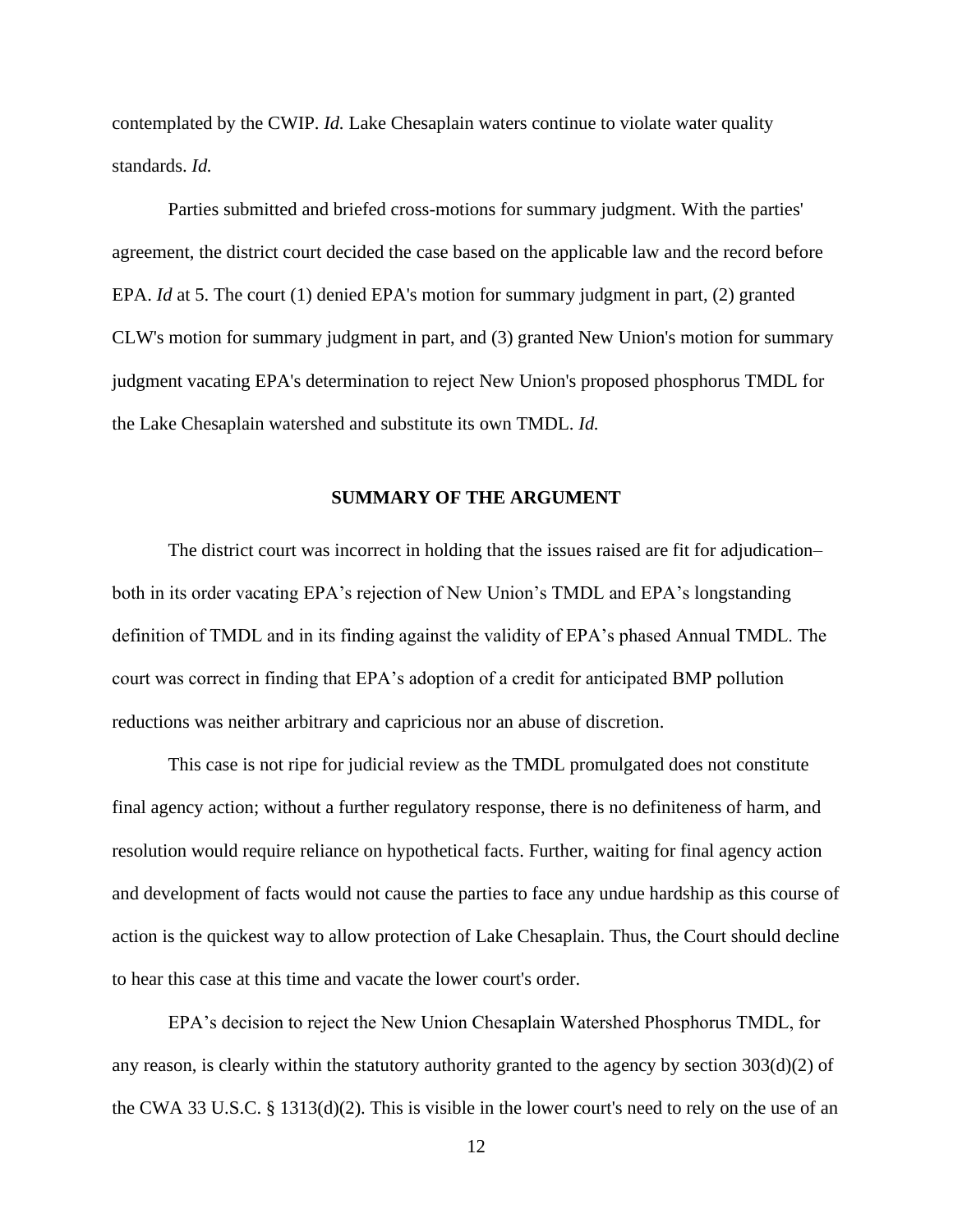"as applied" challenge to invalidate a definition adopted in 1985, finally allowing the court to reach EPA's TMDL rejection. Order at 12.

Even so, EPA's interpretation of TMDL to include WLAs and LAs is well within the bounds of the statutory language and therefore consistent with law. *Chevron* requires that the courts defer to the agency's interpretation of an ambiguous statutory term. *See Chevron USA, Inc. v. Nat. Res. Def. Council*, 467 U.S. 837, 842–43 (1984). Because the CWA does not explicitly define "total maximum daily load," the term is open to interpretation by the agency. The agency has defined TMDL's to include WLAs and LAs because evaluation of TMDL technical soundness and WQS achievability is impossible without WLA and LA component evaluation. 50 Fed. Reg. at 1775. The statute's explicit direction that the EPA Administrator establish a TMDL "as he *determines necessary to implement* the water quality standards" illustrates that the agency interpretation is exactly what Congress intended. 33 U.S.C. § 1313(d)(2). The district court misapplied the *expressio unius* canon, erred in ignoring the statute's clear direction, and failed to apply *Chevron*'s requirement of discretion properly.

EPA's adopted "Chesaplain Watershed Implementation Plan" is valid, as TMDL expression in terms of an annual load and phased implementation of percentage reductions are consistent with the legal requirements of the CWA.

It is established that the term "total maximum daily load" is ambiguous, but there is a dispute as to whether "daily" is an explicit requirement of TMDL expression. Considering the statute's intent to protect water bodies in all circumstances and direction that the TMDL "be established at a level necessary to implement the applicable water quality standards," it is clear that "total maximum daily load" is susceptible to a broader range of meanings. 33 USC §1313(d)(1)(C). If TMDLs were limited to daily loads, certain chemicals that are not easily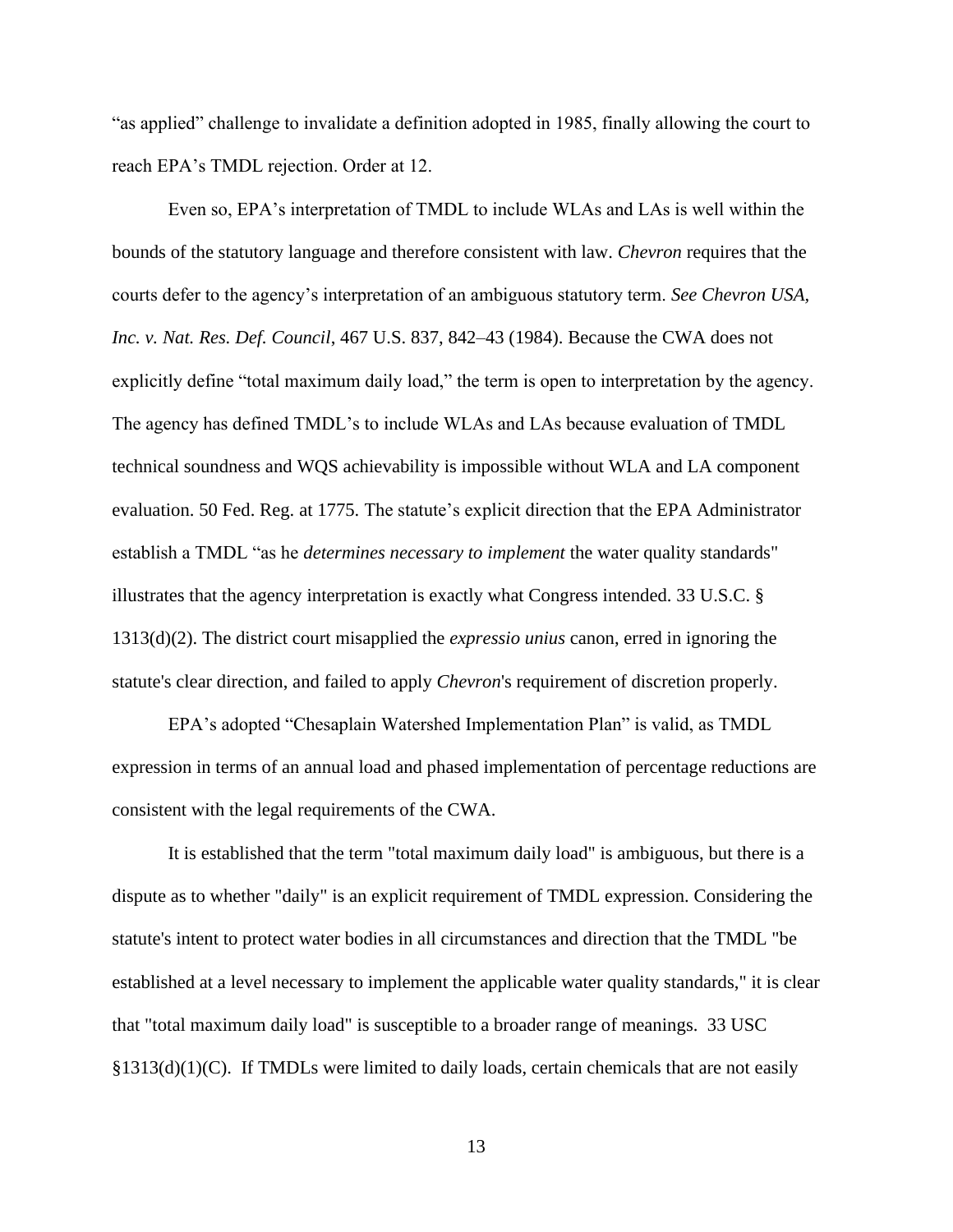tracked at the daily level, such as phosphorus, would not be attainable at the level "necessary" to meet the applicable water quality standards. For these reasons, the district court erred in its application of *Chevron*, as there is clear ambiguity, and the agency's interpretation deserves deference.

Similarly, nothing in the CWA precludes EPA from determining that phased implementation is appropriate. Therefore, *Chevron* step one is satisfied. The district court held otherwise by improperly construing the holding of *NRDC v. EPA*. *NRDC* is adequately distinguishable from the present case because EPA in *NRDC* approved a TMDL for a *minimum reduction*, while this case establishes a *maximum addition*. Additionally, the agency's interpretation aligns with the intent of the CWA as it allows for the pragmatic protection of the environment and employs well-measured public policy considerations to balance the economic well-being of those regulated by the TMDL. As such, the agency's actions are accorded *Chevron*  deference and should be upheld.

Lastly, CLW argues that EPA has abused its discretion by allowing for credit of phosphorus LA reductions anticipated from implementing BMP's for nonpoint sources. The basis of this argument is that EPA has no authority to require implementation of BMPs, and to properly implement the TMDL would require a "reasonable assurance" that the reductions will be achieved. Aside from the fact that this argument explicitly illustrates why this case is not yet ripe for review (the need for hypothetical facts to prove a point), it also fails on the merits. EPA did not abuse its discretion when promulgating the TMDL. CLW cites EPA guidelines for the standard of "reasonable assurance," but that guideline has not undergone notice and comment rulemaking and therefore receives no deference. Instead, EPA's actions may only be set aside if determined to be "arbitrary and capricious" or an abuse of discretion.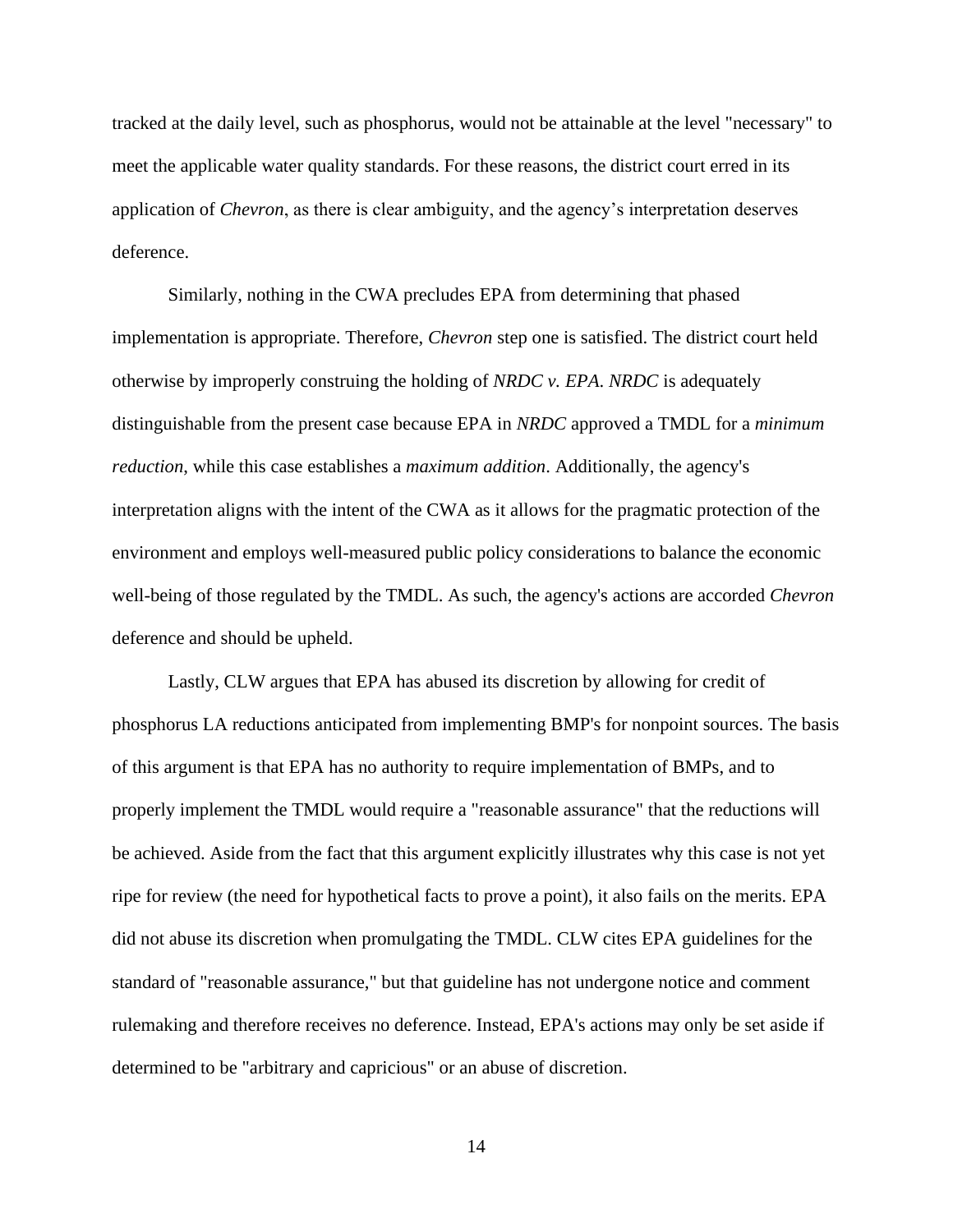The Administrative Procedure Act requires the reviewing court to "hold unlawful and set aside agency action, findings, and conclusions that are found to be . . . arbitrary, capricious, an abuse of discretion, or otherwise not in accordance with law." 5 U.S.C. §706(2)(A). To make this finding, the Court must determine whether the decision was based on a consideration of the relevant factors and whether there has been a clear error of judgment. *Citizens to Pres. Overton Park, Inc. v. Volpe*, 401 U.S. 402, 416 (1971). The TMDL promulgated includes BMPs that target the phosphorus released by some of Lake Chesaplain's most prolific polluters and, therefore, can be reasonably expected to yield significant reductions. EPA's reasoning easily passes the arbitrary and capricious standard and was not an abuse of discretion.

#### **STANDARD OF REVIEW**

<span id="page-21-0"></span>A district court's grant or denial of a motion for summary judgment is reviewed *de novo*. *See, e.g., Pastore v. Bell Tel. Co. of Pa.,* 24 F.3d 508, 511 (3rd Cir. 1994); *Collins v. Bellinghausen*, 153 F.3d 591, 595 (8th Cir. 1998); *Gasner v. Bd. of Supervisors of the City of Dinwiddie, Va.,* 103 F.3d 351, 356 (4th Cir. 1996); *Twiss v. Kury*, 25 F.3d 1551, 1554 (11th Cir. 1994). Under Rule 56(c), summary judgment is appropriate if the record shows no genuine issue as to any material fact and that the moving party is entitled to a judgment as a matter of law. *Celotex Corp. v. Catrett,* 477 U.S. 317, 322 (1986); Fed. R. Civ. P. 56(c). Inferences should be drawn in the light most favorable to the nonmoving party. *Big Apple BMW, Inc. v. BMW of N. Am., Inc.*, 974 F.2d 1358, 1360 (3d Cir. 1992).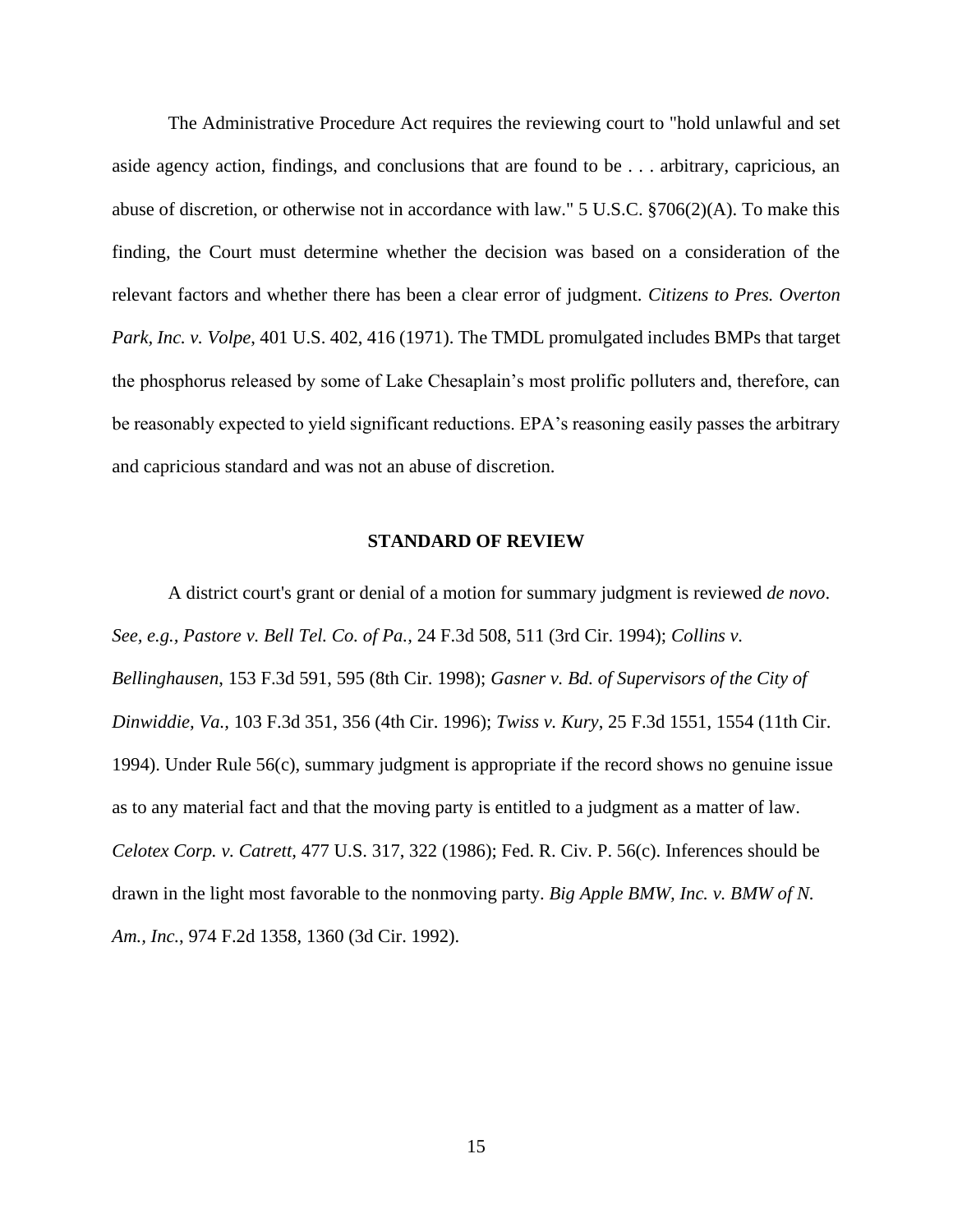#### **ARGUMENT**

#### <span id="page-22-1"></span><span id="page-22-0"></span>**I. This Case is not Ripe for Judicial Review.**

This case is not ripe for judicial review. The promulgated TMDL alone has no impact on the parties, and only once New Union issues regulations will the case be ripe for judicial review. Until that time, EPA should be free to continue its decision-making process without the undue burden of litigating inchoate facts.

The doctrine of ripeness prevents courts from interceding in abstract disagreements. *Abbott Labs v. Gardner*, 387 U.S. 136, 148 (1967). In *Abbott Labs*, the Supreme Court fashioned a two-factor test for pre-enforcement challenges regarding the issue of ripeness. *Id.* at 149. The first factor is the suitability or fitness of the case for immediate judicial resolution. *Id*. The second is hardship to the plaintiff from delay in judicial review. *Id.*

## <span id="page-22-2"></span>**A. The Case is not Suitable for Immediate Judicial Resolution Because There has not been Finality in the Water Quality Standards Program.**

The fitness factor addresses whether courts can resolve such a question in the first place. *See Texas v. United States*, 523 U.S. 296, 300 (1998). Further, a claim is not ripe for adjudication if it rests upon contingent future events that may or may not occur as anticipated. *Id.* The fitness factor can be broken down into three subfactors: (1) finality of the issue presented for review by the court; (2) definiteness of the threat of harm; and (3) the extent to which resolution relies on facts not yet developed. *Ohio Forestry Ass'n, Inc. v. Sierra Club*, 523 U.S. 726 (1998). The Supreme Court clarified the definition of final agency action using a two-part test: (1) the action must be the last step in the agency's decision-making process—not an interlocutory step; and (2)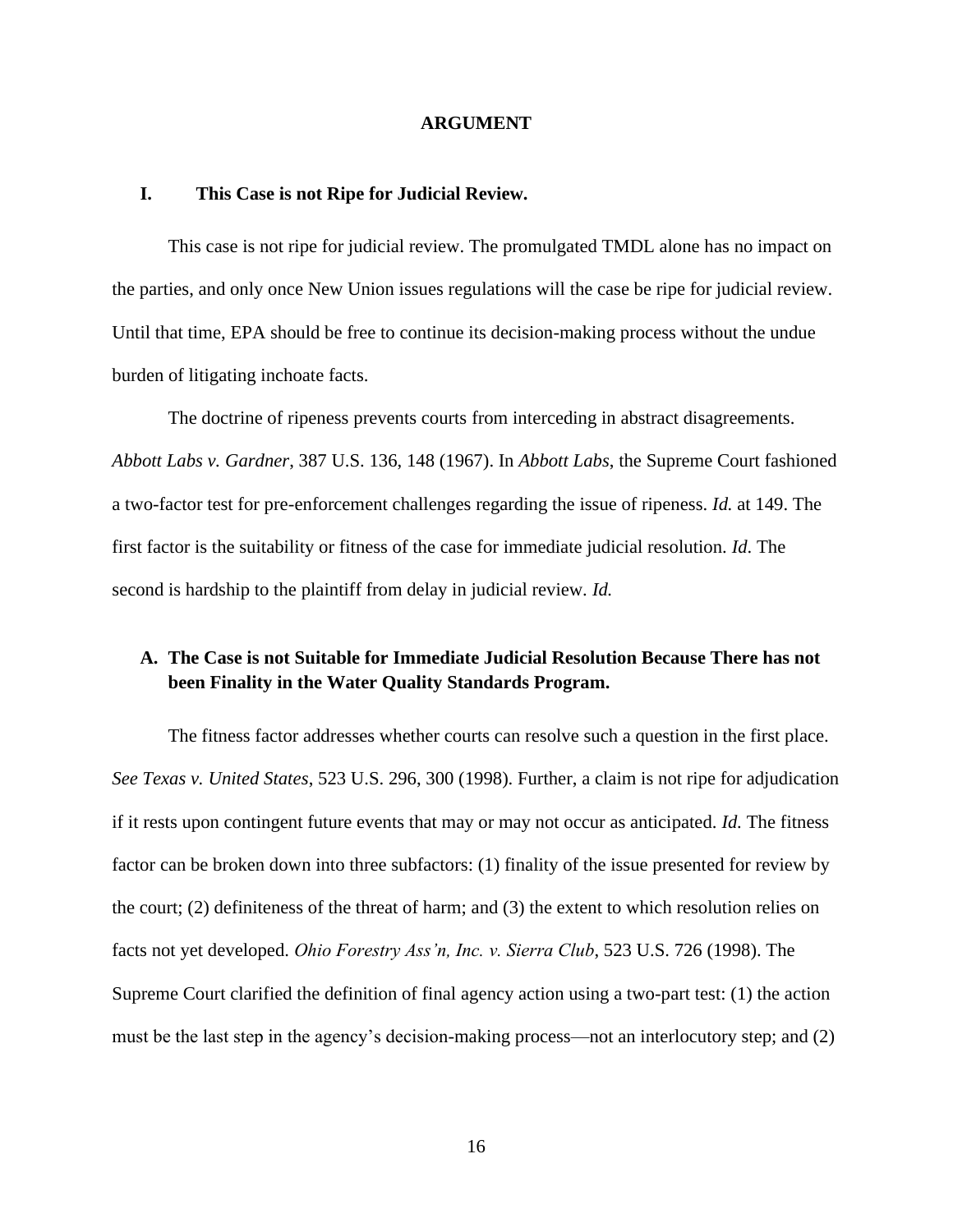the action must determine rights or obligations or create inevitable legal consequences. *U.S. Army Corps of Eng'rs v. Hawkes*, 136 S. Ct. 1807, 1817 (2016).

The issue raised before the Court centers on the CWIP's TMDL, which is not a final action. An entire network of interconnected regulations is yet to be produced. Without New Union's regulatory response to the TMDL, this Court is forced to focus on an intermediate procedure, grounded in untested theories and hypothetical harms. Even if promulgating the TMDL were the last step in EPA's decision-making process, it is still not final action because it neither determines rights or obligations nor creates inevitable legal consequences. *Hawkes*, 136 S. Ct. at 1817 (citing *Bennet v. Spear*, 520 U.S. 154, 178 (1997)) (Kagan, J., concurring). The CWA requires the state to produce NPDES based on an approved TMDL, no matter who produced the TMDL. 33 U.S.C. § 1342(b). Additionally, there is no definiteness of harm. Although the TMDL contemplates specific NPDES permit limits, it does not impose them; that is New Union's role. 33 U.S.C. § 1342(b). While the NPDES that New Union adopts may injure the parties, there is no definite indication that it will.

In *Arcadia* and *Bravos* the states submitted their TMDLs to EPA, and EPA approved them, but neither case was ripe for review. *City of Arcadia v. U.S. EPA*, 265 F. Supp. 2d 1142 (N.D. Cal. 2003); *Bravos v. Green*, 306 F. Supp. 2d 48 (D.D.C. 2004). In today's case, EPA produced a new satisfactory TMDL instead of rubber-stamping a poorly-devised one. This case rests at the same step in the resolution process as *Arcadia* and *Bravos*—awaiting state-produced NPDES.

The district court cited *Am. Farm Bureau* as contrary precedent. *Am. Farm Bureau* is distinguishable from the instant case because the plaintiff in that case clearly defined its harm– the cost of complying with the TMDL. *American Farm Bureau Federation v. U.S. EPA*, 792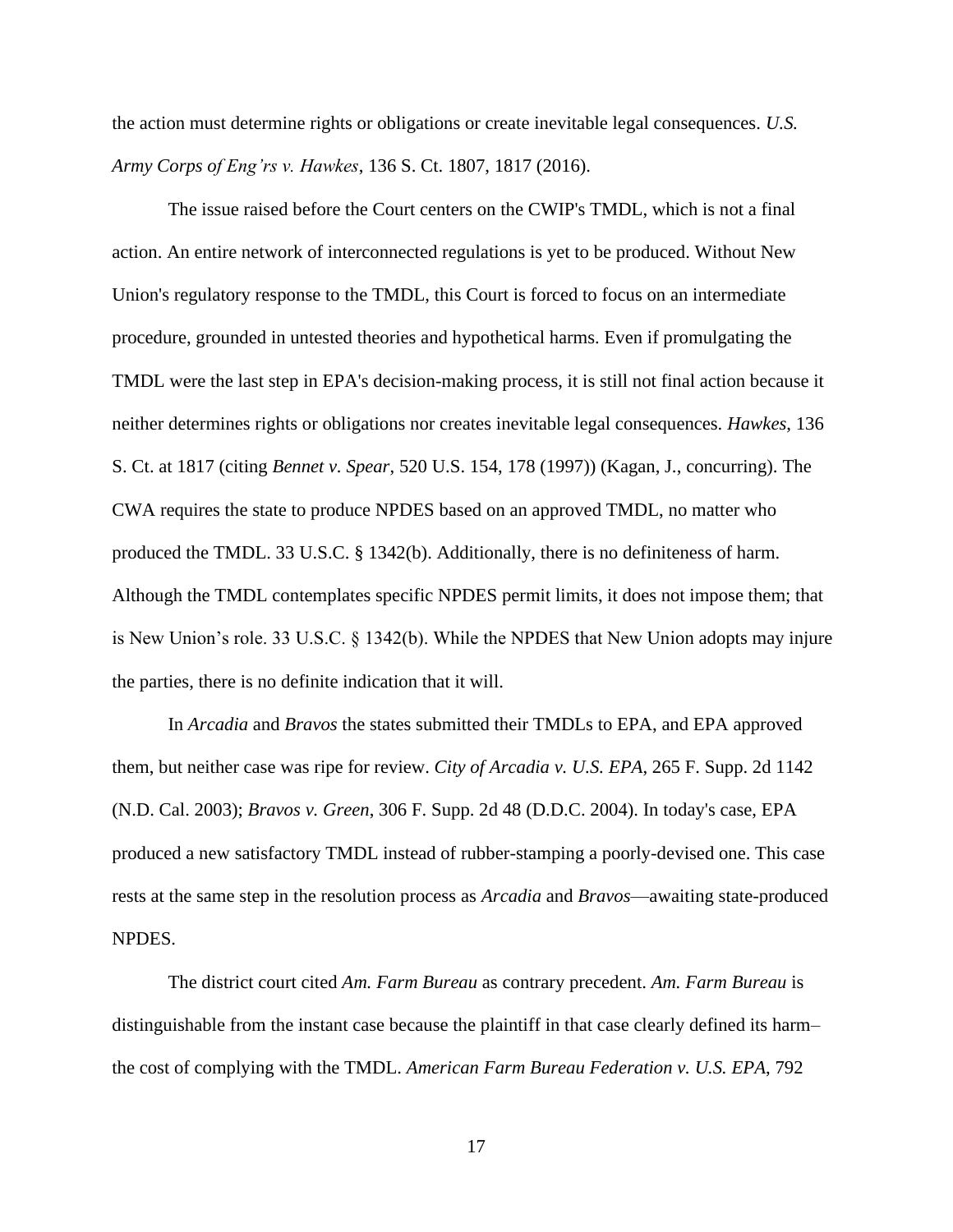F.3d 281, 293–94 (3d Cir. 2015). Here, CLW claims they will be harmed if New Union chooses not to implement BMPs for only point sources. New Union claims that it will be harmed if required to produce NPDES that are contrary to law. Neither of these prospective harms meet the level of definition in *Am. Farm Bureau*. Judicial review on this undeveloped record would have little recourse but to stray into the realm of an advisory opinion.

Under APA § 704, this action should not move forward. 5 U.S.C. § 704. EPA should not be dragged into court at each step in the regulatory process. *See Texas*, 523 U.S. at 300. Congress laid out clear statutory language to that effect: "[a] preliminary, procedural, or intermediate agency action or ruling not directly reviewable is subject to review on the review of the *final agency action*." 5 U.S.C. § 704 (emphasis added). Without New Union's regulatory response to the TMDL, this Court is forced to focus on an intermediate procedure, grounded in untested theories and hypothetical harms. Any supposed harm is speculative at best–and insincere at worst. Only after the NPDES are promulgated can a claim that an imminent injury be offered without engaging in unconstrained speculation. Further factual development would significantly improve the Court's ability to deal with any legal issues presented. *Nat'l Park Hosp. Ass'n v. Dept. of Interior*, 583 U.S. 803, 812 (2003).

#### <span id="page-24-0"></span>**B. The Parties do not Face Undue Hardship by Waiting for a Final Agency Action.**

The second prong under *Abbott Labs* is hardship to the parties. *Abbott Labs*, 387 U.S. at 148. It is hard to determine what hardship the Plaintiffs face by waiting for final agency action and further factual development. The NPDES permits have not been modified, and BMP requirements have not been implemented. Any claim of harm to Lake Chesaplain by delay rings hollow since requiring litigation and repetitive agency actions—to include re-writing the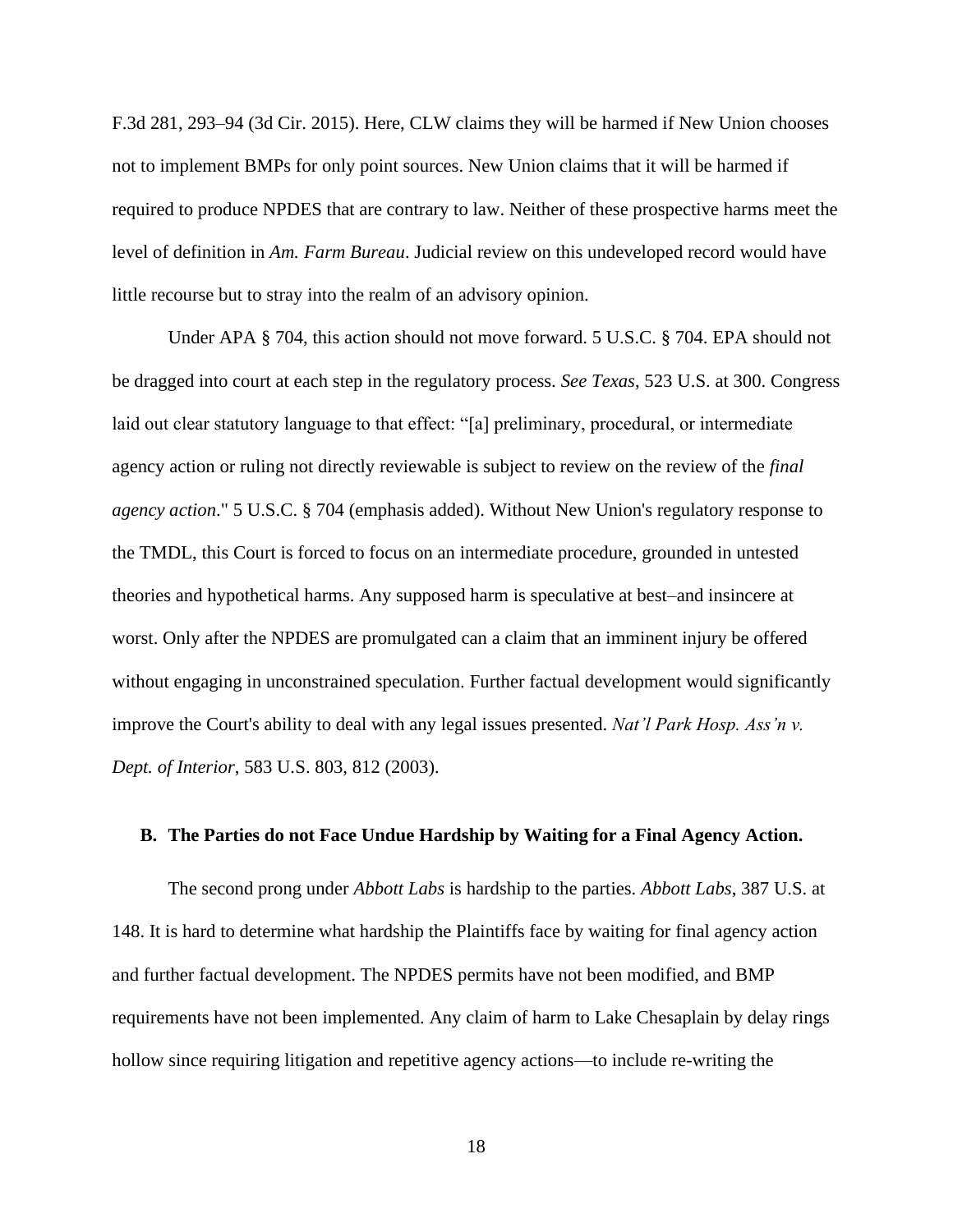TMDL—would cause more short-term harm than simply allowing the regulation to take effect before bringing judicial action.

New Union does not claim hardship aside from believing they should not be required to produce NPDES or implement BMPs. "[M]ere uncertainty as to the validity of a legal rule" is not a hardship for purposes of ripeness analysis. *Nat'l Park Hosp. Ass'n v. Dept. of Interior*, 583 U.S. 803, 811 (2003). The parties here have only claims of uncertainty to rely upon.

This claim is not yet fit for judicial review. While the parties are undoubtedly committed to clean water, without further development, litigation only hinders the Administrator from the ability to do his job. Here, there is no legitimate claim that waiting for ripeness would lead to significant hardship. The Court should decline to hear this case.

#### <span id="page-25-0"></span>**II. EPA had the Authority to Reject and Replace New Union's TMDL.**

EPA's decision to reject the New Union Chesaplain Watershed Phosphorus TMDL, for any reason, is clearly within the statutory authority granted to the agency by section 303(d)(2) of the CWA. 33 U.S.C. § 1313(d)(2). In *Mead*, the court explained that agency interpretations are entitled to deference if "Congress delegated authority to the agency generally to make rules carrying the force of law, and . . . the agency interpretation claiming deference was promulgated in the exercise of that authority." *United States v. Mead Corp.*, 533 U.S. 218, 226–27 (2001). Further, Congress did not speak to the precise question at issue, so this Court should defer to EPA's reasonable interpretation of the CWA. The proper framework for determining deference, in this case, is the familiar Chevron test. *Chevron, U.S.A., Inc. v. NRDC, Inc.*, 467 U.S. 837, 842–43 (1984).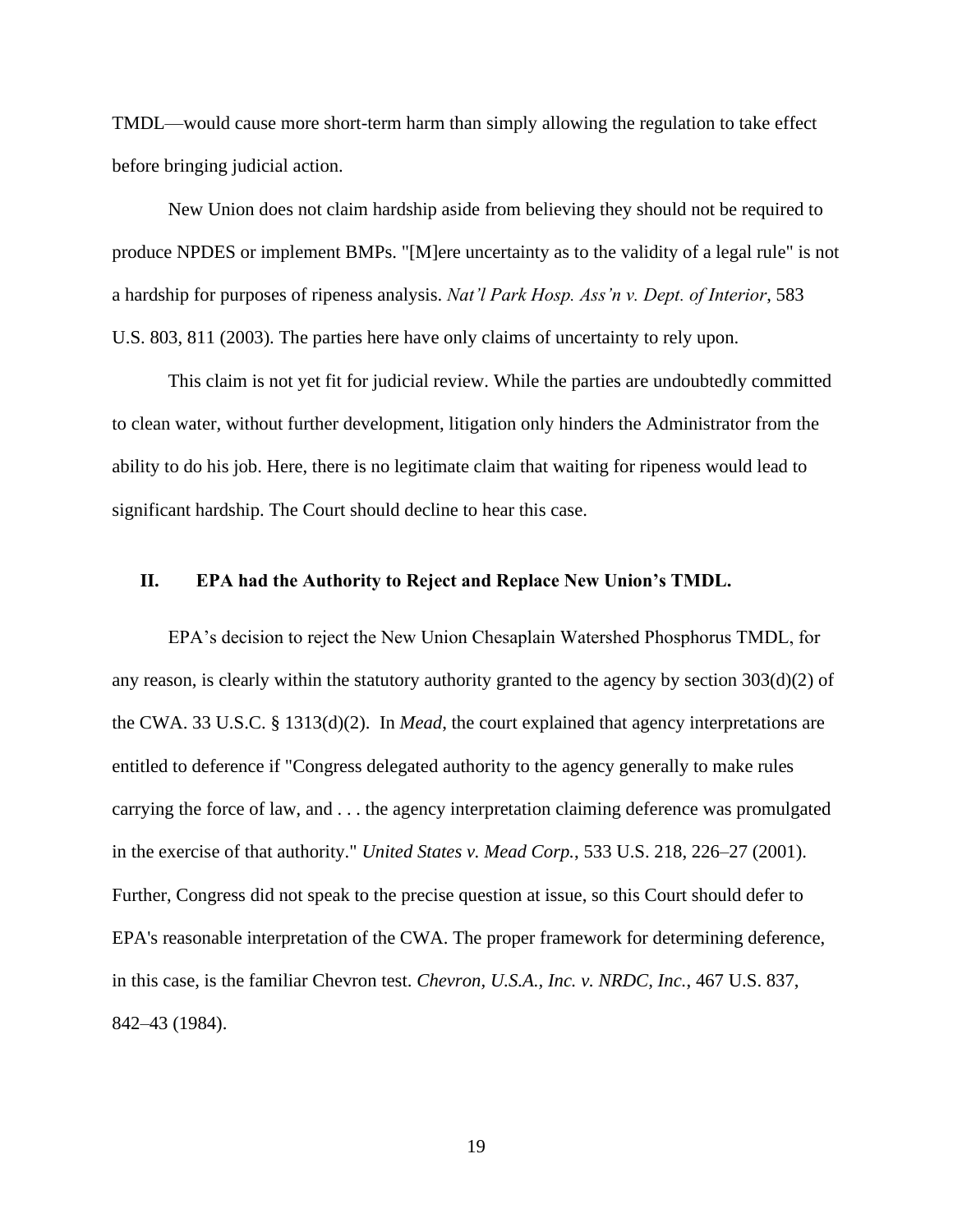## <span id="page-26-0"></span>**A. EPA is Entitled to** *Chevron* **Deference Because Congress did not Unambiguously Speak to TMDL Inclusion of Wasteload and Load Allocations.**

The first step in a Chevron analysis is asking whether Congress has directly spoken to the

precise question at issue. *Id*. The court can look at legislative history, the plain meaning of the

statute, canons of interpretation, or some combination of all three. When a court determines that

Congress has not spoken directly to the issue at hand, the court may then move to the second

step. That is what should happen here.

The statutory language at issue is found in section  $303(d)(1)(C)$  of the CWA:

"Each State shall establish for the waters identified . . . the total maximum daily load, for those pollutants which the Administrator identifies . . . as suitable for such calculation. Such load shall be established at a level necessary to implement the applicable water quality standards with seasonal variations."

33 U.S.C. § 1313(d)(1)(C).

The CWA then continues in section 303(d)(2):

"Each State shall submit to the Administrator . . . , for his approval the waters identified and the loads established . . . . The Administrator shall either approve or disapprove such identification and load not later than thirty days after the date of submission. . . . If the Administrator disapproves such identification and load, he shall . . . identify such waters in such State and *establish such loads* for such waters *as he determines necessary* to implement the water quality standards applicable to such waters . . . ."

33 U.S.C. § 1313(d)(2) (emphasis added).

Chevron step one requires the court to determine "whether the statute unambiguously forbids the Agency's interpretation." *Barnhart v. Walton*, 535 U.S. 212, 218 (2002). The CWA does not explicitly define "total maximum daily load." Further, the sections above grant EPA power to approve or deny a TMDL, *as the Administrator determines necessary*, and establish a TMDL when a state either fails to establish or proposes an insufficient TMDL. Based on the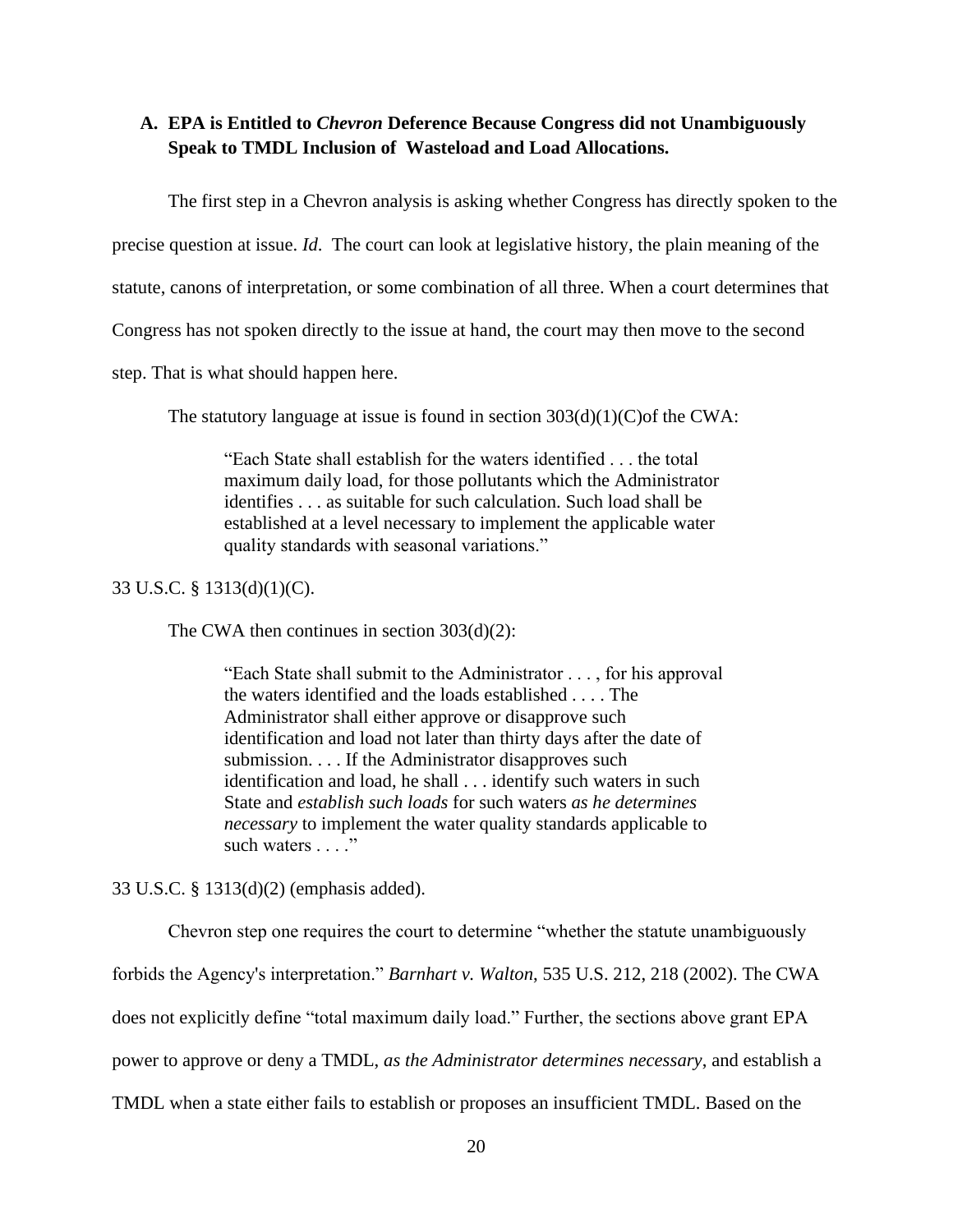plain meaning of the statutory language, EPA has clear authority. This is apparent in the lower court's need to rely on an "as applied" challenge to invalidate a definition adopted in 1985, finally allowing the court to reach EPA's TMDL rejection. Resolution of *Chevron* Step One Analysis should stop here because, although there is ambiguity in the term Total Maximum Daily Load, the CWA unambiguously grants EPA authority to make this interpretation.

Even so, New Union and the district court disagree. The basis of their argument is that EPA does not have authority to issue a TMDL that includes WLAs and LAs because the word "total" should be read in a limited fashion. In essence, the argument interprets a TMDL to be nothing more than the very start of a planning process. Under this approach, EPA would promulgate TMDLs as a singular number. That interpretation reads an incredible limitation into the statute, unnecessarily lengthens the process, and contradicts this section's goal. Considering the complexity and importance of developing timely plans to protect water quality and EPA's expertise in the matter, it is unlikely Congress meant to limit the agency in this way. Especially using language that has been interpreted to the contrary for roughly 40 years. Therefore, TMDL should be read as an ambiguous whole, not broken into fragments and subjected to pedantic vivisection.

Additionally, the lower court misapplied the *expressio unius* canon because the CAA and the CWA are not *in pari materia*. The *expressio unius* canon, also known as the negative implication canon, means that if one thing is expressed in a statute, the alternative is excluded. N.L.R.B. v. SW General, Inc., 137 S. Ct. 929, 940 (2017). The *in pari materia* canon is used when two statutes cover the same subject matter and therefore should be interpreted together. *Erlenbaugh v. United States*, 409 U.S. 239, 243 (1972). The use of *expressio unius* here is inappropriate as the statutes cover different subject areas. *See, e.g., SW General*, 137 S. Ct. at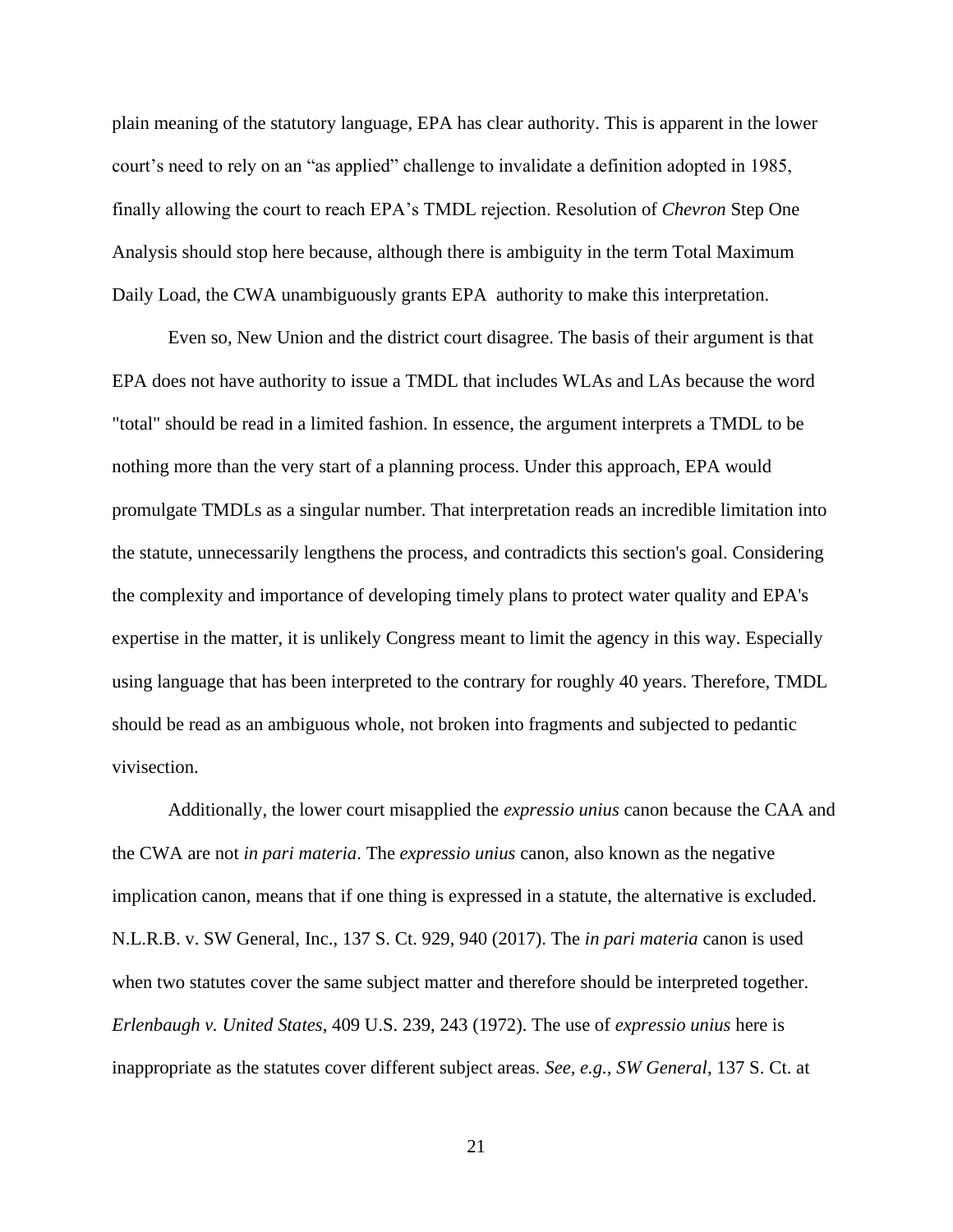940 ("The *expressio unius* canon applies only when circumstances support a sensible inference that the term left out must have been meant to be excluded.") (internal quotations omitted); *Wachovia Bank v. Schmidt*, 546 U.S. 303, 316 (2006) (declaring *in pari materia* inappropriate for the two different concepts of subject matter jurisdiction and venue); *Barnhart v. Peabody Coal Co.*, 537 U.S. 149, 169 (2003) (*expressio unius* "only has force when the items expressed are members of an associate group or series, justifying the inference that items not mentioned were excluded by deliberate choice, not inadvertence") (internal quotations omitted). Water pollution and air pollution follow fundamentally different principles, so Congress wrote two fundamentally different statutes, and *Expressio unius* cannot properly apply between them.

The text of the statute does not forbid EPA from interpreting TMDLs to include WLAs and LAs. Congress's chosen language grants EPA authority on the issue and far from precludes this interpretation. The last question under chevron is whether the agency's interpretation was reasonable.

## <span id="page-28-0"></span>**B. EPA is Entitled to** *Chevron* **Deference Because the Agency's Interpretation of the CWA is Reasonable.**

Once the court has determined that the statute is ambiguous, the court must defer to the agency so long as its interpretation is reasonable. *Chevron*, 467 U.S. at 844. EPA's interpretation of the statute should stand because the agency's interpretation was proper.

In EPA's rulemaking concerning the CWA, the agency found the following:

"Although section  $303(d)(2)$  of the Act does not specifically mention either WLAs or LAs, it is impossible to evaluate whether a TMDL is technically sound and whether it will be able to achieve standards without evaluating component WLAs and LAs and how these loads were calculated. Thus, it is necessary for EPA to review and approve or disapprove a TMDL in conjunction with component WLAs and LAs."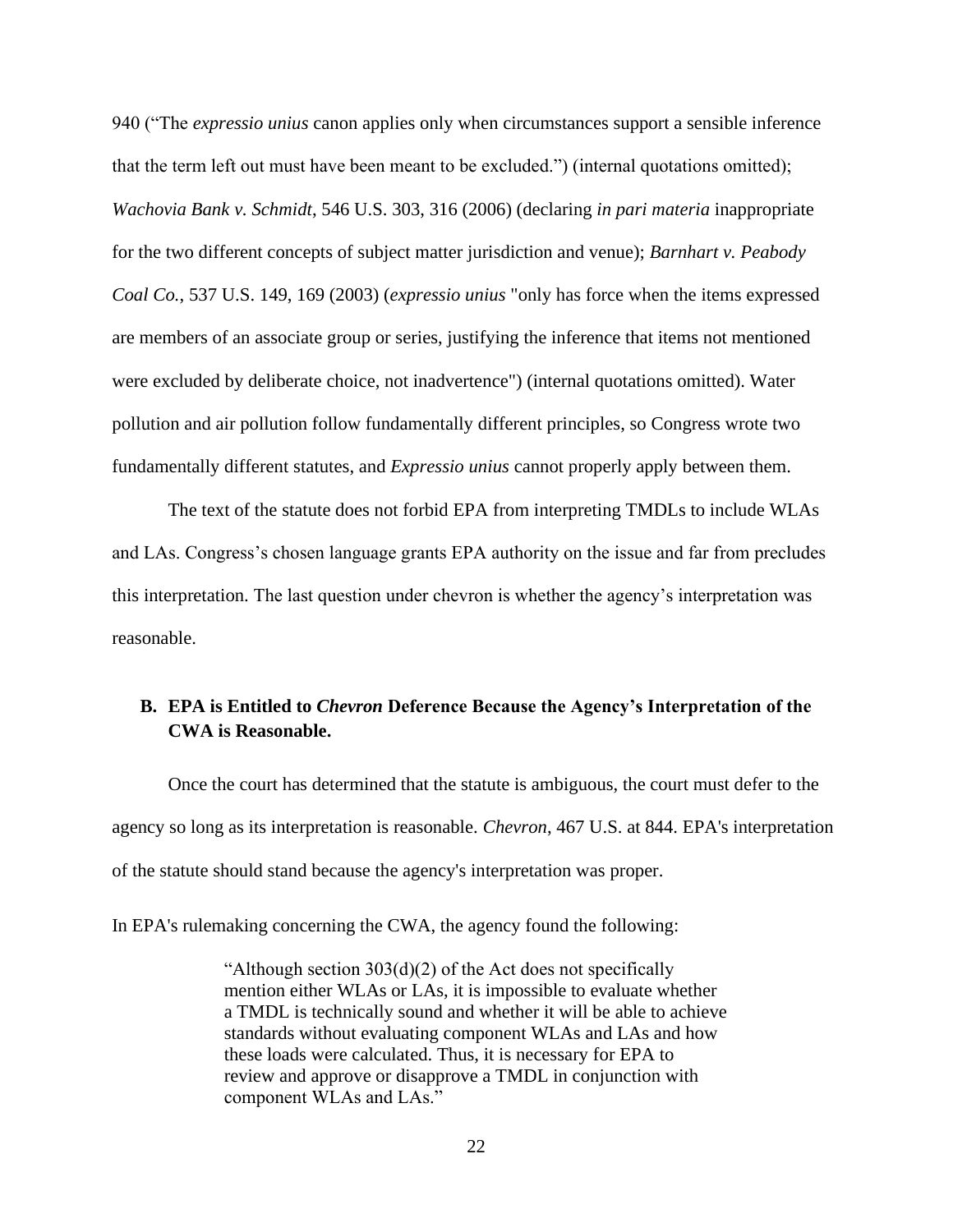50 Fed. Reg. at 1775.

Section 303(d)(2) is explicit in its order to the Administrator to establish a TMDL "as he *determines necessary to implement* the water quality standards applicable to such waters." 33 U.S.C. § 1313(d)(2) (emphasis added). Considering that the CWA states that the TMDL must be one necessary for implementation and that EPA has established that a TMDL without WLAs and LAs is not "technically sound," this determination is entitled to deference under even the most stringent interpretation of *Chevron* step two. *Cf. Encino Motorcars LLC v. Navarro*, 136 S. Ct. 2117, 2125–26 (requiring agencies to provide adequate and reasoned explanations for policy changes). The statute's explicit direction is illustrative that the agency interpretation is exactly what Congress intended.

The district court misapplied the *expressio unius* canon, erred in ignoring the statute's clear direction, and failed to apply Chevron's requirement of discretion properly. EPA's adopted "Chesaplain Watershed Implementation Plan" is valid, as TMDL expression in terms of an annual load and phased implementation of percentage reductions are consistent with the legal requirements of the Clean Water Act.

#### <span id="page-29-0"></span>**III. The Phased Annual TMDL Adopted by EPA is Valid.**

Both disputed aspects of the TMDL are valid. Expression of the TMDL as an annual load is valid because it is supported by the text and intent of the CWA. Even if the Court finds EPA's reasoning unpersuasive, the text of the CWA is ambiguous, so the Court should defer to the agency's reasonable interpretation of the statute. The district court erred in ending the inquiry at *Chevron* step one because the text is ambiguous. EPA's interpretation of the statute is reasonable and entitled to deference under *Chevron* step two. Second, the TMDL's implementation of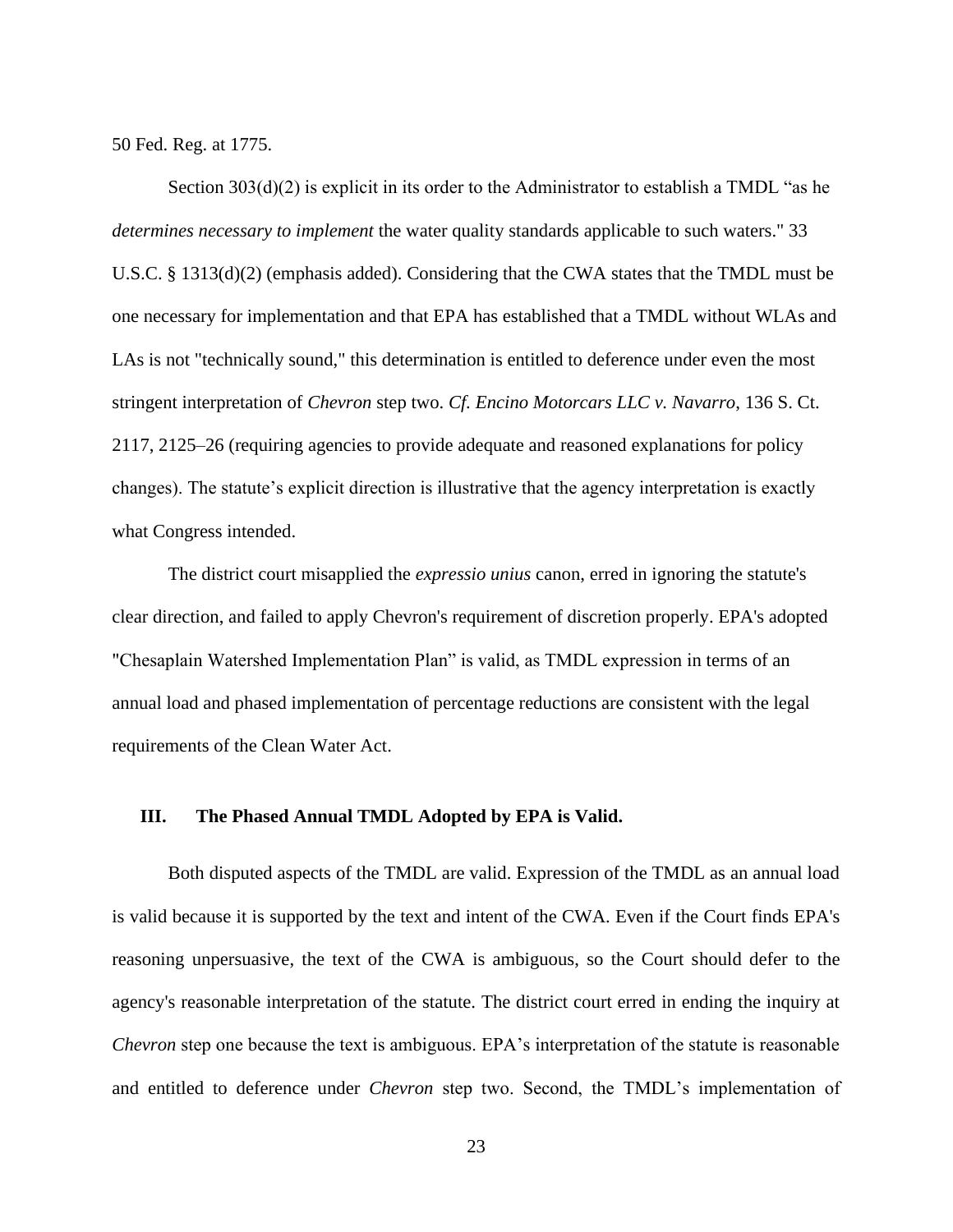reductions as a percentage of a prior baseline phased in over five years, is textually valid and serves the purpose of the CWA.

### <span id="page-30-0"></span>**A. A TMDL May be Expressed as an Annual Load.**

According to EPA regulation, TMDLs "can be expressed in terms of either mass per time, toxicity, or other appropriate measures." 40 CFR § 130.2(i). The proposed New Union TMDL and the EPA TMDL expressed the amount of pollutants that could be discharged in terms of an annual load (*i.e.,* "mass per time"). CLW argues that such an expression contradicts the text of the CWA, which requires a "total maximum *daily* load." They also argue that an annual load cannot capture seasonal variations, as required by the CWA, and is contrary to the text for that reason as well. The district court agreed.

There is a circuit split over the interpretation of "total maximum *daily* load." *See Am. Farm Bureau v. EPA*, 792 F.3d 281, 297 (3d Cir. 2015). In Muszynski, the Second Circuit held that "the CWA does not require that all TMDLs be expressed strictly in terms of daily loads." *Nat. Res. Def. Council, Inc. v. Muszynski*, 268 F.3d 91, 103 (2d Cir. 2001). The court reasoned that the intent of the CWA would not be accomplished by formalistically utilizing daily loads in every circumstance. *Id*. at 98–99. The Second Circuit's rationale avoided an absurd result by interpreting 'TMDL' to include annual loads. This allowed for the statute's purpose to be accomplished without doing violence to the text. This aligns with the Supreme Court holding; any "absurd results are to be avoided and internal inconsistencies in the statute must be dealt with." *United States v. Turkette*, 452 U.S. 576, 580 (1981); *see also United States v. Dauray*, 215 F.3d 257, 264 (2d Cir. 2000) ("A statute should be interpreted in a way that avoids absurd results."). However, the D.C. Circuit has held in *Friends of the Earth, Inc. v. Laidlaw Env't Servs., Inc.* that EPA must express all TMDLs in terms of daily loading. *Friends of Earth, Inc. v. EPA*, 446 F.3d 140, 144 (D.C. Cir. 2006).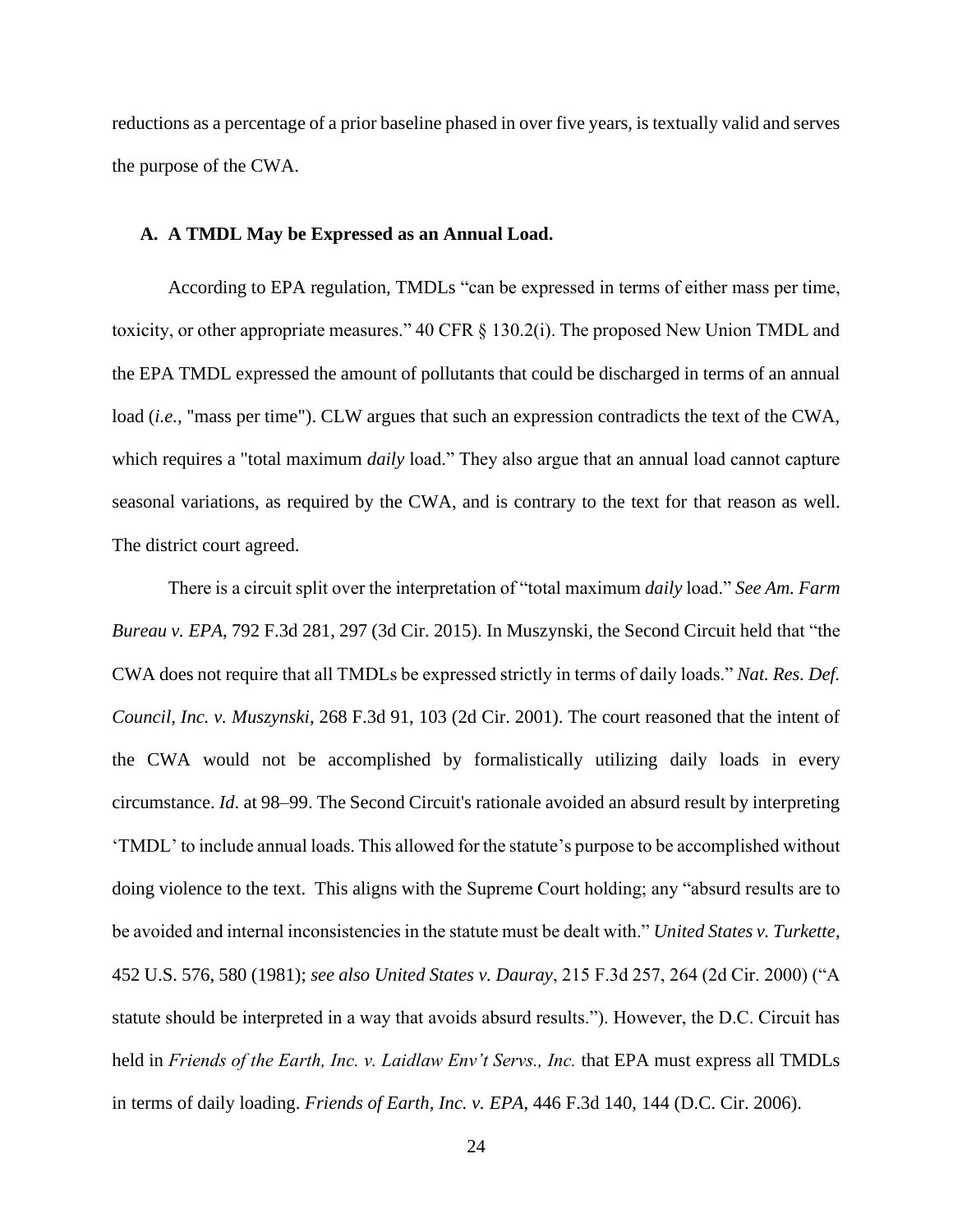The district court's *Chevron* analysis was misguided. The first step in a *Chevron* analysis asks whether Congress has directly spoken to the precise question at issue. *Chevron*, 467 U.S. at 842-843. The relevant text of the CWA does not directly speak to whether a TMDL may be expressed as an annual load. The rationale from *Muszynski* applies here. The Second Circuit reasoned that there is ambiguity in the phrase "total maximum daily load." This comes from the apparent command for loads to be expressed in daily terms, balanced against the statute's intent to protect water bodies in every possible circumstance.

The text of the CWA explicitly states that each TMDL "shall be established at a level necessary to implement the applicable water quality standards." 33 USC §1313(d)(1)(C). If EPA were limited to only daily loads, certain chemicals, such as phosphorus that are not easily tracked at the daily level, could not be established at the level necessary to meet the applicable water quality standards. The Second Circuit noted "Congress . . . directs the EPA to approve TMDLs for hundreds of different pollutants in thousands of different water bodies, and it is excessively formalistic to suggest that EPA may not express these standards in different ways, as appropriate to each unique circumstance." *Muszynski*, 268 F.3d at 97 (citing *Nat. Res. Def. Council, Inc. v. Fox*, 93 F. Supp. 2d 531 (S.D.N.Y. 2000)).

In *Friends of Earth, Inc. v. EPA*, the D.C. Circuit held that the statute's text was clear that a TMDL had to be expressed in terms of a daily load. The court pointed out that Congress chose the word 'daily' as the relevant period of pollutant loading. *Friends of Earth, Inc. v. EPA*, 446 F.3d 140, 144 (D.C. Cir. 2006). The court also noted that an annual load could not capture the seasonal variations that the statute requires EPA to consider. *Id*. The error in this reasoning is that the text is considered in a vacuum. Such a narrow interpretation of the CWA defeats the express purpose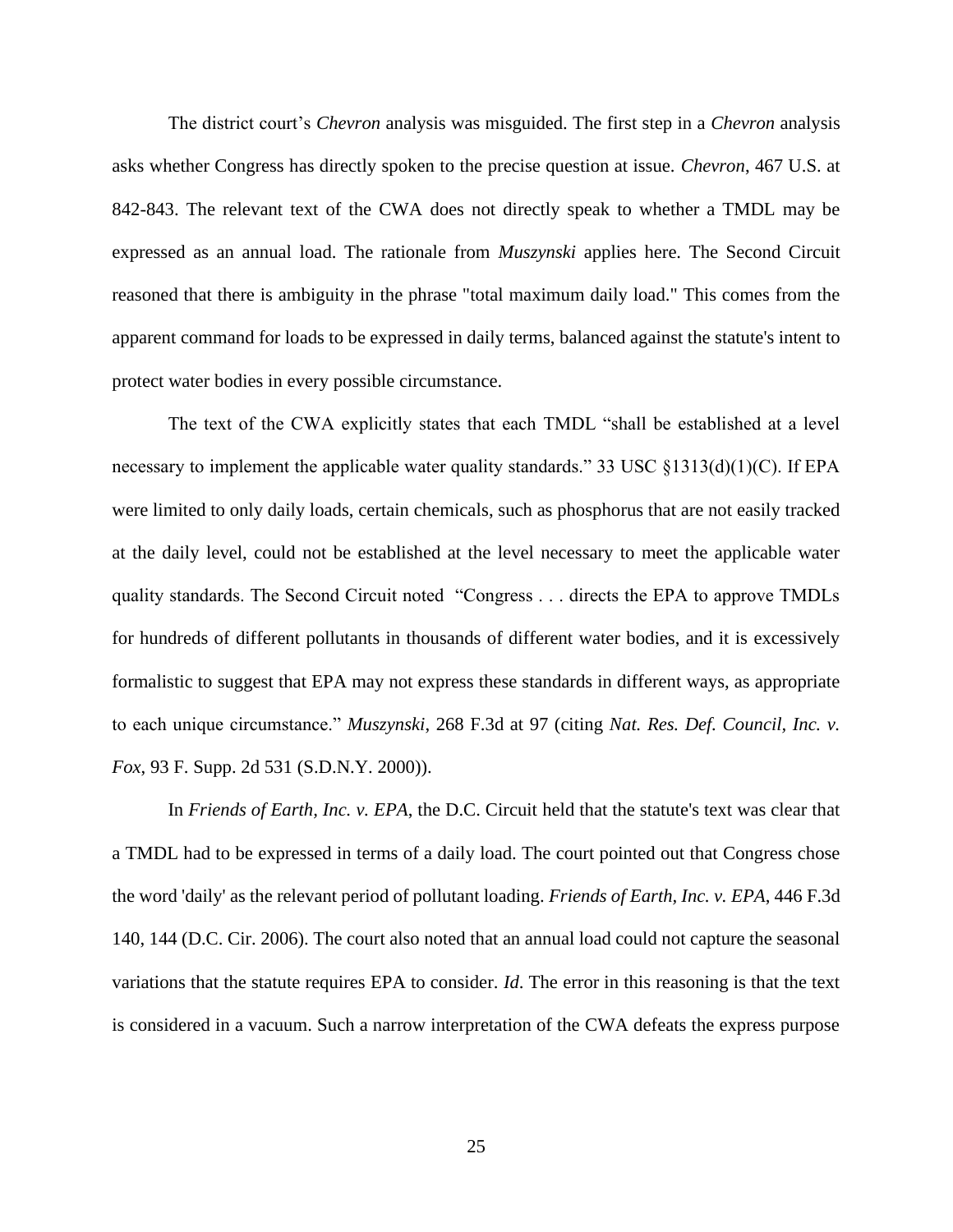of the statute–"to implement the applicable water quality standards." 33 USC  $\S 1313(d)(1)(C)$ . Accordingly, the Second Circuit's interpretation is more convincing.

Upon determination that the statute is ambiguous, the court must proceed to *Chevron* step two. Under *Chevron* step two, the court must defer to the agency so long as its interpretation is reasonable. *Chevron*, 467 U.S. at 844. The agency meets this threshold. As the Second Circuit notes in *Muszynski*, "[i]n the case of other pollutants, like phosphorus . . . [the] harmful consequences of excessive amounts may not occur immediately." *Muszynski*, 268 F.3d at 98. This suggests that a daily load amount may not be prudent to accomplish the goal of protecting water quality for phosphorus. The purpose of the CWA could not be adequately met if the CWA formalistically required that each TMDL operate on daily terms. Therefore, the agency's interpretation is correct because it is the only interpretation that does not create a conflict between the text of the TMDL provision and the purpose of the CWA.

Accordingly, EPA's interpretation of the CWA is entitled to deference, and an annual load is an acceptable method of distributing pollutant loads. The district court's interpretation of the statute is overly formalistic and fails to consider context. While EPA does not doubt CLW's commitment to clean water, this approach is short-sighted. Holding that TMDLs can only be expressed in terms of a daily load might protect some bodies of water but would harm EPA's efforts to protect bodies of water plagued by covert pollutants like Lake Chesaplain.

#### <span id="page-32-0"></span>**B. A TMDL May Use a Phased Percentage Reduction in Pollutant Loadings.**

In *American Farm Bureau Federation v. EPA*, the Third Circuit held that the "amount of acceptable pollution in a body of water is necessarily tied to the date at which the EPA and the states believe the water should meet its quality standard." *Am. Farm Bureau Fed'n v. EPA*, 792 F.3d 281, 300 (3d Cir. 2015). The Third Circuit goes on to note that the CWA is silent on "whether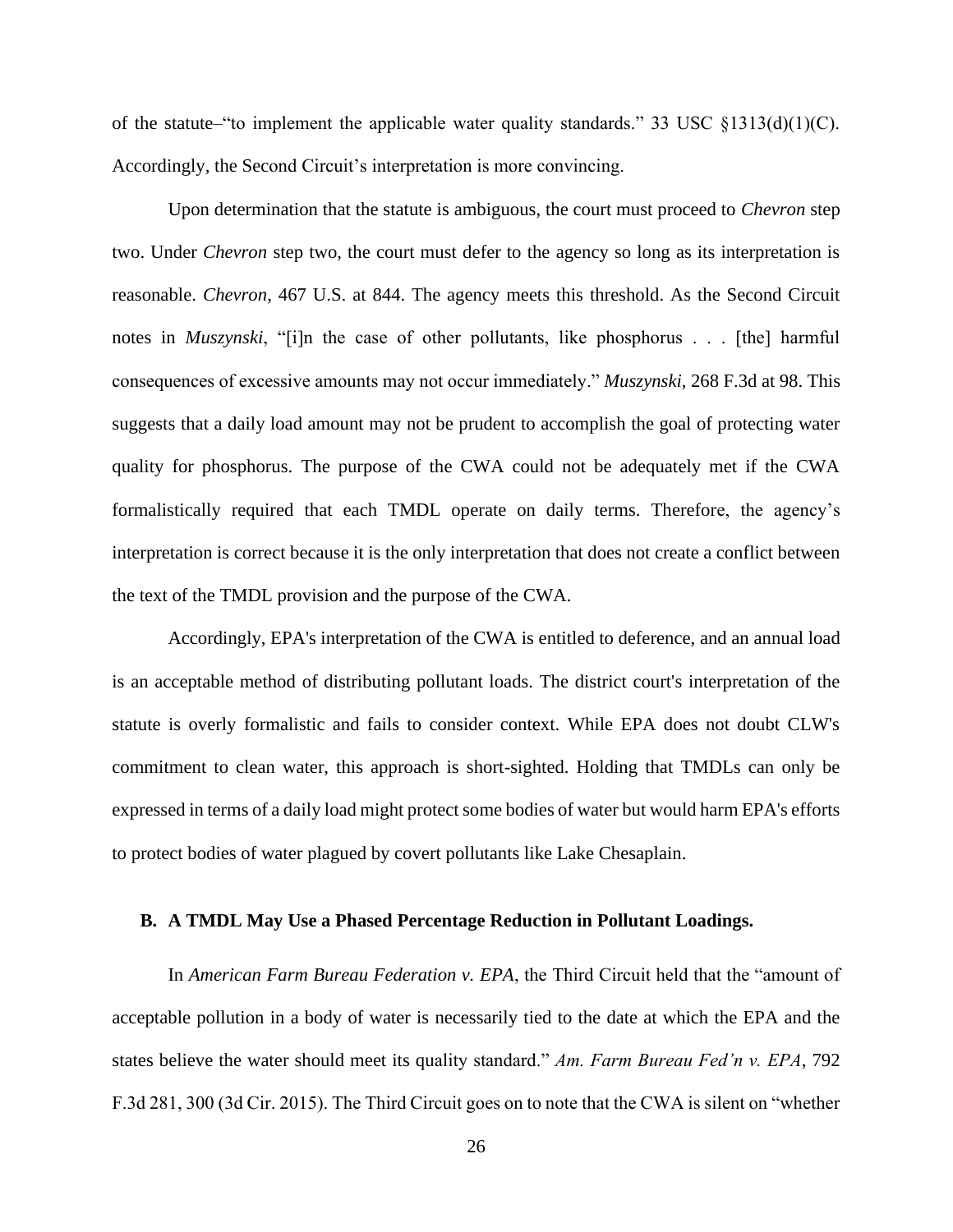the EPA in calculating a TMDL may consider and express the time frames within which it and the states will strive to achieve water quality standards." *Id*. at 306. Notwithstanding this silence, the CWA directs the creation of a TMDL that regulates the load "at a level necessary to implement the applicable water quality standards." 33 U.S.C.  $\S$ 1313(d)(1)(C).

The CWIP is expressed as a percentage reduction from the original 180 mt baseline, with the ultimate result of achieving the 120 mt maximum load in 5 years. Order at 9. This is accomplished by each individual polluter progressing towards a 35% reduction by the fifth year. The polluters were asked to assess their baselines under the current 180 mt annual regime, and then to make a 7% reduction from the baseline in the first year, a 14% reduction in the second year, a 21% reduction in the third year, a 28% reduction in the fourth year, and a 35% reduction in the fifth year. *Id*.

The district court misapplied the holding of *NRDC v. EPA*. While it is true that the TMDL adopted by the State of Maryland and the District of Columbia in *NRDC* required polluters to take a percentage of their baseline, that is where the similarity ends. The TMDL in *NRDC* limited the amount of trash that goes into the river. "Instead of setting the *maximum* amount that can *enter* the river before it failed to meet its water quality standards, the two jurisdictions set a *minimum* amount of trash that would have to be *removed* from the river." *Nat. Res. Def. Council, Inc. v. EPA*, 301 F. Supp. 3d 133, 136 (D.D.C. 2018).

In the present case, the polluters were asked to assess their baselines and reduce them by a set percentage each year. This has nothing to do with a minimum amount to be removed. The TMDL instead sets a maximum amount that can enter the river. The only thing that makes this TMDL unusual is that it utilizes a phased percentage reduction format. Nothing in the case law,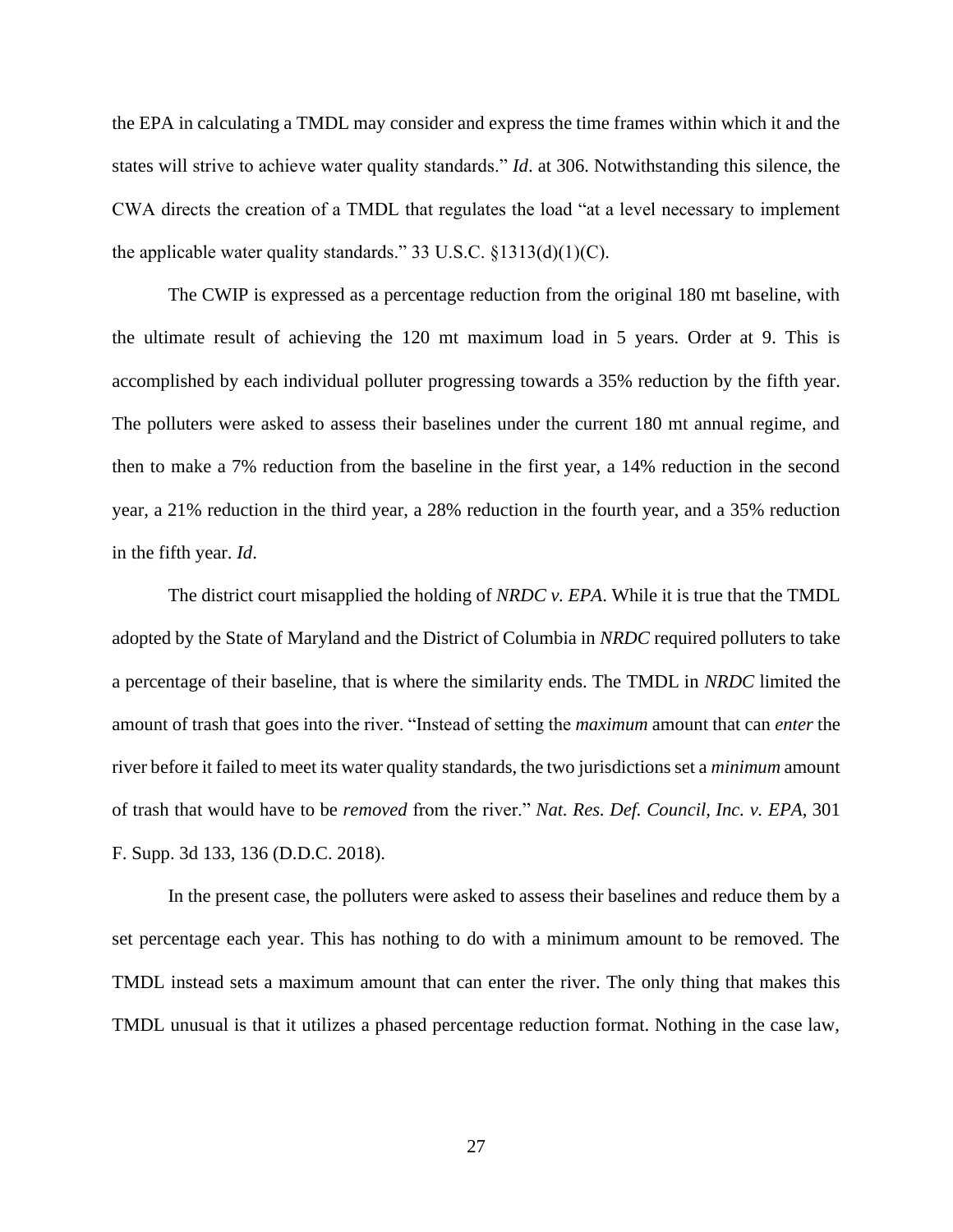CWA, or EPA's regulations precludes the EPA from determining that this was appropriate. *Chevron* step one is therefore satisfied.

The district court emphasized that the "[CWA's] direction to calculate a total maximum daily load . . . at a level necessary to implement the applicable water quality standards . . . does not admit of a loading standard that will not achieve water quality standards until five years hence." Order at 15 (internal quotations omitted). This view does not align with reality. While the case law on the topic of delaying implementation of TMDLs is limited, there is ample case law concerning delays to the development of TMDLs. The District Court for the District of Columbia in *Anacostia Riverkeeper, Inc. v. Jackson* determined that the development of a new TMDL takes on average four years. *Anacostia Riverkeeper, Inc. v. Jackson*, 713 F. Supp. 2d 50, 55 (D.D.C. 2010). It later extended that deadline to eleven years. *Anacostia Riverkeeper, Inc. v. Pruitt*, No. 09-0098 (JDB), 2017 WL 6209176 at \*2 (D.D.C. Sep. 15, 2017). If the TMDL development process can be given eleven years, there is no reason to believe that implementation must be immediate.

Additionally, there are practical reasons for requiring a phased approach to implementation. This approach allows for point sources and nonpoint sources to ease into their reductions. A balanced approach will benefit the environment in the long run without causing severe economic distress to emitters that would otherwise have to make a thirty-five percent reduction in emissions immediately. This method is not anomalous. It serves the purpose of the CWA and is the better option from a public policy perspective. The regulation is a reasonable interpretation of the text and should be accorded due deference. *Chevron* step two is therefore satisfied.

EPA's interpretation of the phased approach to implementing the TMDL is valid. EPA's interpretation is entitled to *Chevron* deference because Congress has not spoken on the issue of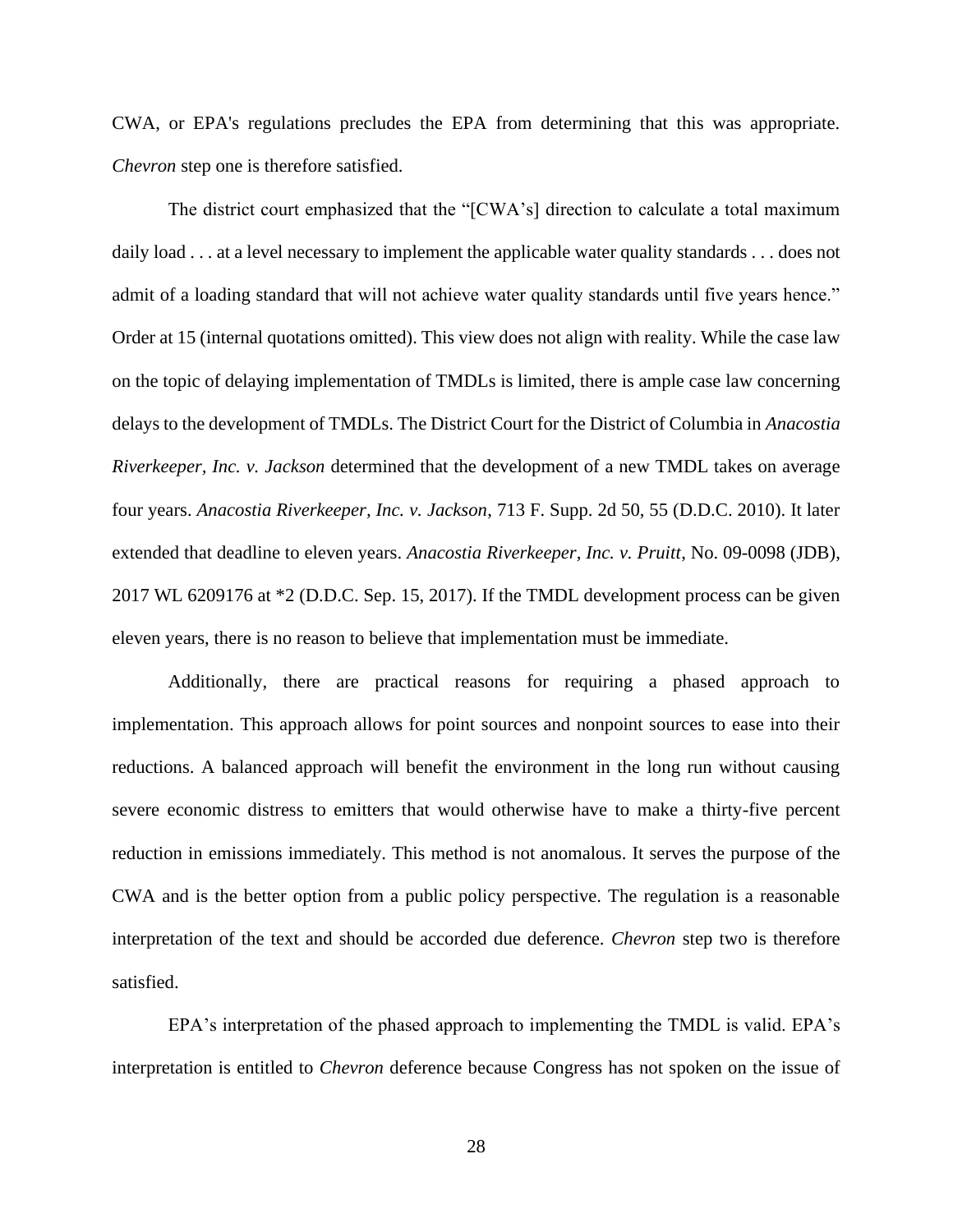the phased implementation of TMDL standards. The district court misapplied *NRDC v. EPA* to the current TMDL. *NRDC* is adequately distinguishable from this case because there EPA approved a TMDL for a *minimum reduction*, while this case establishes a *maximum addition*. The agency's interpretation is reasonable because it aligns with the CWA's intent and is a well-measured public policy decision. The agency's actions warrant *Chevron* deference and should be upheld.

## <span id="page-35-0"></span>**IV. EPA May Apply Wasteload Allocation Credits Based on Assumed Pollutant Reductions from Nonpoint Source BMPs.**

40 C.F.R. § 130.2 states, "if [BMPs] or other nonpoint source pollution controls make more stringent [LAs] practicable, then [WLAs] can be made less stringent." Thus, the regulation provides a process by which a credit can be taken from LAs to make WLAs less stringent. In *American Farm Bureau v. EPA, the Third Circuit noted that "the [CWA] assigns the primary* responsibility for regulating point sources to EPA and nonpoint sources to the states." *Am. Farm Bureau*, 792 F.3d at 299. The Third Circuit also noted that the CWA is silent on "the extent to which EPA may consider and express whether a state will meet the goals it sets (the 'reasonable assurance' requirement)." *Id*. at 306.

When EPA applies its regulatory standards to the record before the agency, the court applies the highly deferential "arbitrary and capricious" standard of review. The APA requires the reviewing court to "hold unlawful and set aside agency action, findings, and conclusions that are found to be . . . arbitrary, capricious, an abuse of discretion, or otherwise not in accordance with law." 5 U.S.C. §706(2)(A). To make this finding, the court must determine whether the decision was based on a consideration of the relevant factors and whether there has been a clear error of judgment. *Citizens to Pres. Overton Park, Inc. v. Volpe*, 401 U.S. 402, 416 (1971). The Supreme Court has noted the "court is not empowered to substitute its judgment for that of the agency." *Id*.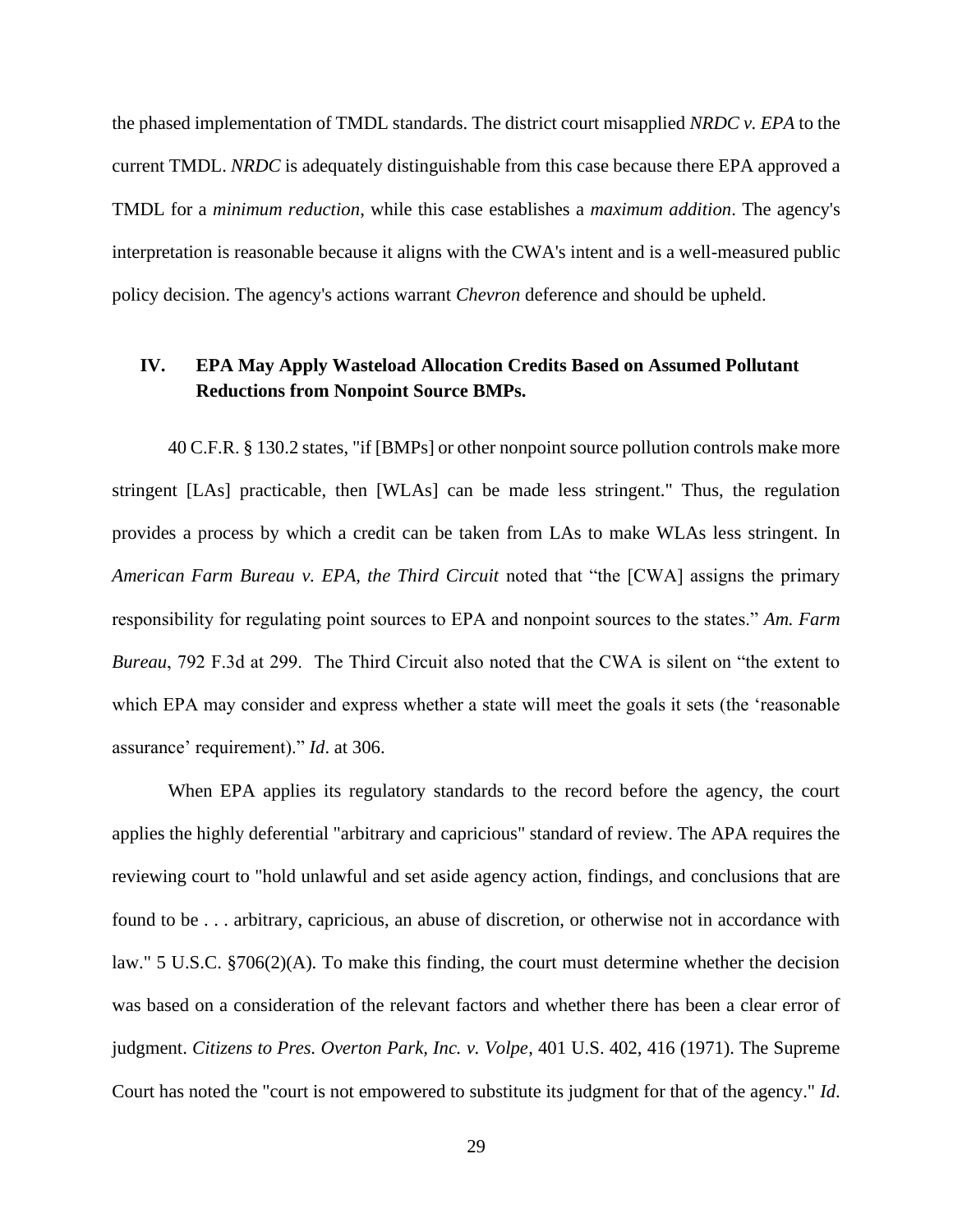In *Overton Park*, the agency's action was deemed arbitrary and capricious because it did not give any reason for why it chose the action. *Id*. at 420.

The Chesaplain Supplemental Report determined that the current discharges into Lake Chesaplain amount to 180 mt per year. The amount that the lake can absorb without being impaired is only 120 mt per year. The current breakdown of contributions is as follows:

### **Point Sources**

| Chesaplain Mills STP                             | 23.4         |
|--------------------------------------------------|--------------|
| Chesaplain Slaughterhouse                        | 38.5         |
| <b>Nonpoint Sources</b>                          |              |
| <b>CAFO</b> Manure Spreading                     | 54.9         |
| Other agricultural sources<br>Septic tank inputs | 19.3<br>11.6 |
| Natural sources                                  | 32.3         |
| Total                                            | 180 mt       |

Given that manure spreading is considered to be a "non-discharging" CAFO, exempt from permitting requirements, and the biggest phosphorus polluter is the CAFO manure spreading operation, EPA sought to establish a credit for anticipated pollution reductions from nonpoint sources to reduce the stringency of WLAs from point sources, who make up a smaller share of the pollution. CLW contends that the credit imposed by EPA was arbitrary and capricious or an abuse of discretion because there is no 'reasonable assurance' that the BMPs will reduce nonpoint source pollution. CLW urges that EPA instead impose the duty of making pollutant reductions solely on the point sources, even though the largest single emitter of phosphorus is not a point source.

As Judge Remus correctly noted, reasonable assurance is not required to implement BMPs as a part of a TMDL. CLW's position cites EPA guidance, but such guidance is not entitled to any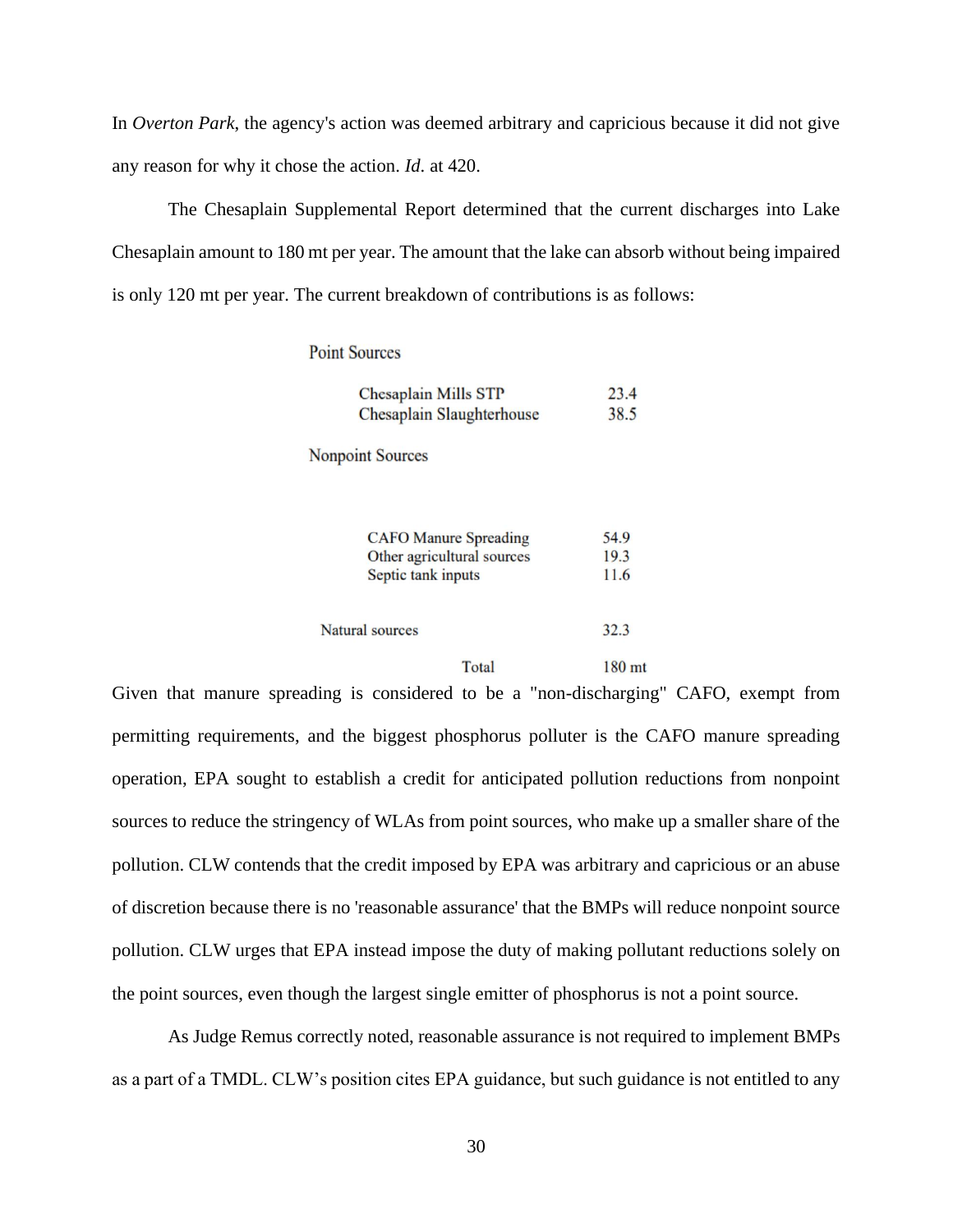deference. *See United States v. Mead Corp.*, 533 U.S. 218, 254 (2001) (Scalia, J., dissenting) (citing *Christensen v. Harris Cnty.*, 529 U.S. 576 (2000)) ("Interpretations such as those in opinion letter–like interpretations contained in policy statements, agency manuals, and enforcement guidelines . . . do not warrant *Chevron*-style deference."). In fact, EPA considered codifying the guidance into a regulation, but withdrew the revision before it was implemented. *See* 65 FR 43586- 01, *see also* 68 FR 13608-01. This is instead a case of EPA applying its regulatory standards, not a final action. Accordingly, EPA's actions can only be put aside if they are deemed "arbitrary and capricious" or an abuse of discretion.

EPA did not act arbitrarily and capriciously, nor did it abuse its discretion when reinstating the original TMDL. The original TMDL devised by New Union included BMPs aimed at encouraging private enterprises to reduce their phosphorus contributions to Lake Chesaplain. The BMPs included modified feeds for animal production facilities that would reduce the amount of phosphorus in the animal's manure, physical and chemical treatment of manure streams, and restrictions on manure spreading when the soil is frozen or saturated. Proposed BMPs for private septic tanks consisted of increased septic tank inspection and pumping schedules. Considering that the largest emitter of phosphorus is the CAFO manure spreading operations, these BMPs are expected to yield significant reductions in phosphorus.

CLW mentions that it has already been two years since the TMDL implementation and that this indicates that the reasonable assurance standard is not met. As stated, CLW ignores that the agency's "reasonable assurance" standard did not undergo notice and comment, and therefore is not final agency action. Reasonable assurance is not the proper standard. Additionally, CLW's suggested allocation of responsibility not only allows the biggest emitter to take no responsibility for its pollution but would be contrary to the text, structure, and spirit of the CWA.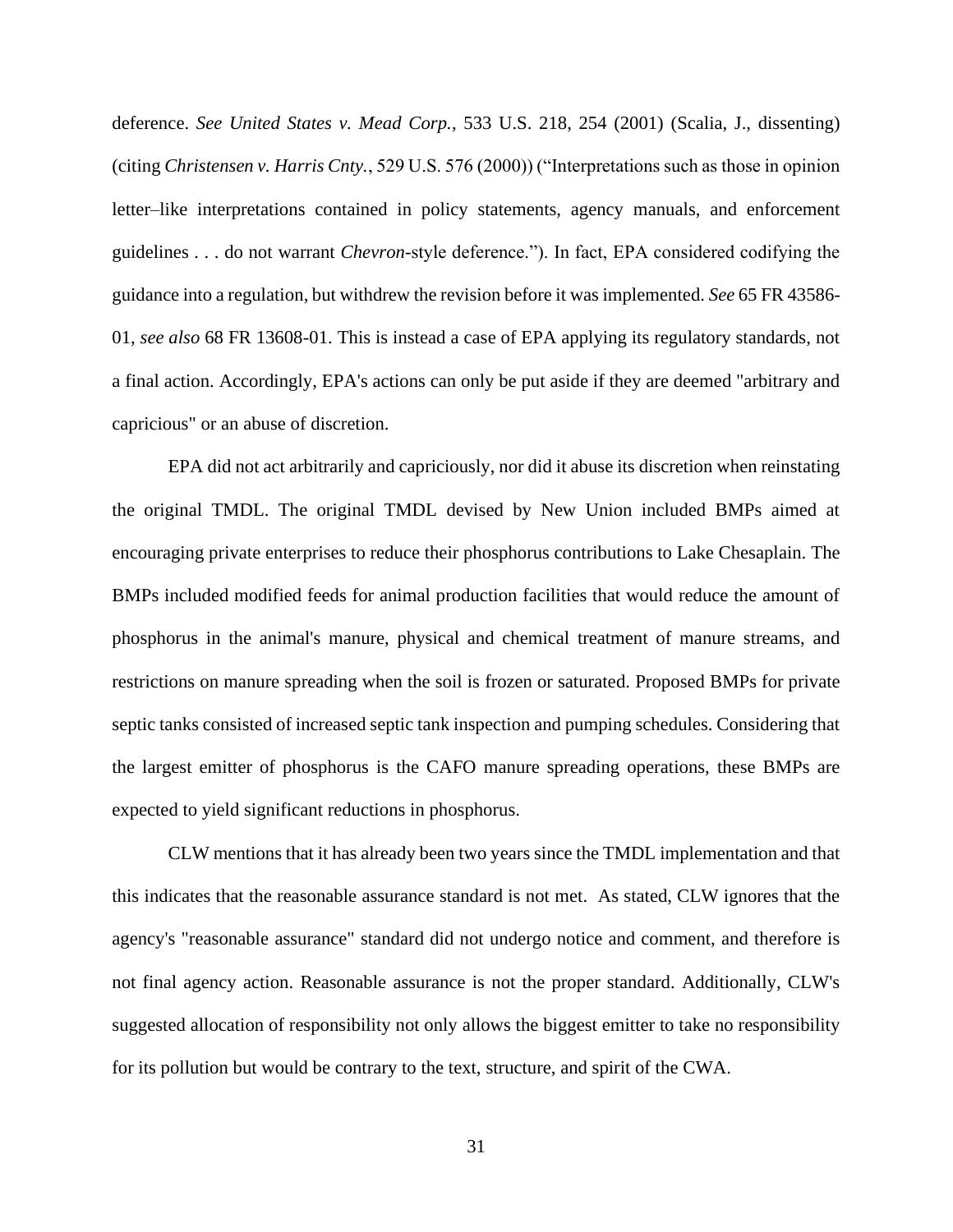The CWA states "[e]ach State shall identify those waters within its boundaries for which effluent limitations [imposed on point sources] . . . are not stringent enough to implement water quality standards," and "[e]ach State shall establish for the waters identified . . . the total maximum daily load, for those pollutants which the Administrator identifies." 33 U.S.C. § 1313(d)(1)(A–C). This means that to establish a TMDL, effluent limitations must have already failed to meet water quality standards. A TMDL that utilizes only effluent limitations on point sources in a water body with primarily nonpoint source pollution would be ineffective. Furthermore, using only point source reductions would violate the spirit of the CWA. "The CWA regulatory program is based on . . . 'cooperative federalism.'" Order at 5. If EPA were to make a TMDL that only accounts for point sources–which can be entirely co-opted by the federal government–without allowing the state an option to regulate nonpoint sources, this cooperative federalism framework would be undone. Instead, in the spirit of cooperative federalism, EPA creates a TMDL that accounts for point sources and allows state regulation of nonpoint sources.

Thus, EPA's actions were neither arbitrary and capricious nor an abuse of discretion. The standard of review accorded to EPA when it applies its regulatory standards is highly deferential. *Overton Park*, 401 U.S. at 416. While EPA guidance may require 'reasonable assurances' of reductions, the guidance receives no deference because it has not undergone notice and comment rulemaking. Even if the Court found that 'reasonable assurances' need to be made, this is not detrimental to EPA's case because there is evidence that the BMPs will be effective. Lastly, holding for CLW would result in allocations for phosphorus pollution coming entirely from the point sources, violating the text and spirit of the CWA. Accordingly, EPA's regulatory design applying a credit from load reductions achieved through BMPs to reduce the burden on the smaller point source polluters should stand.